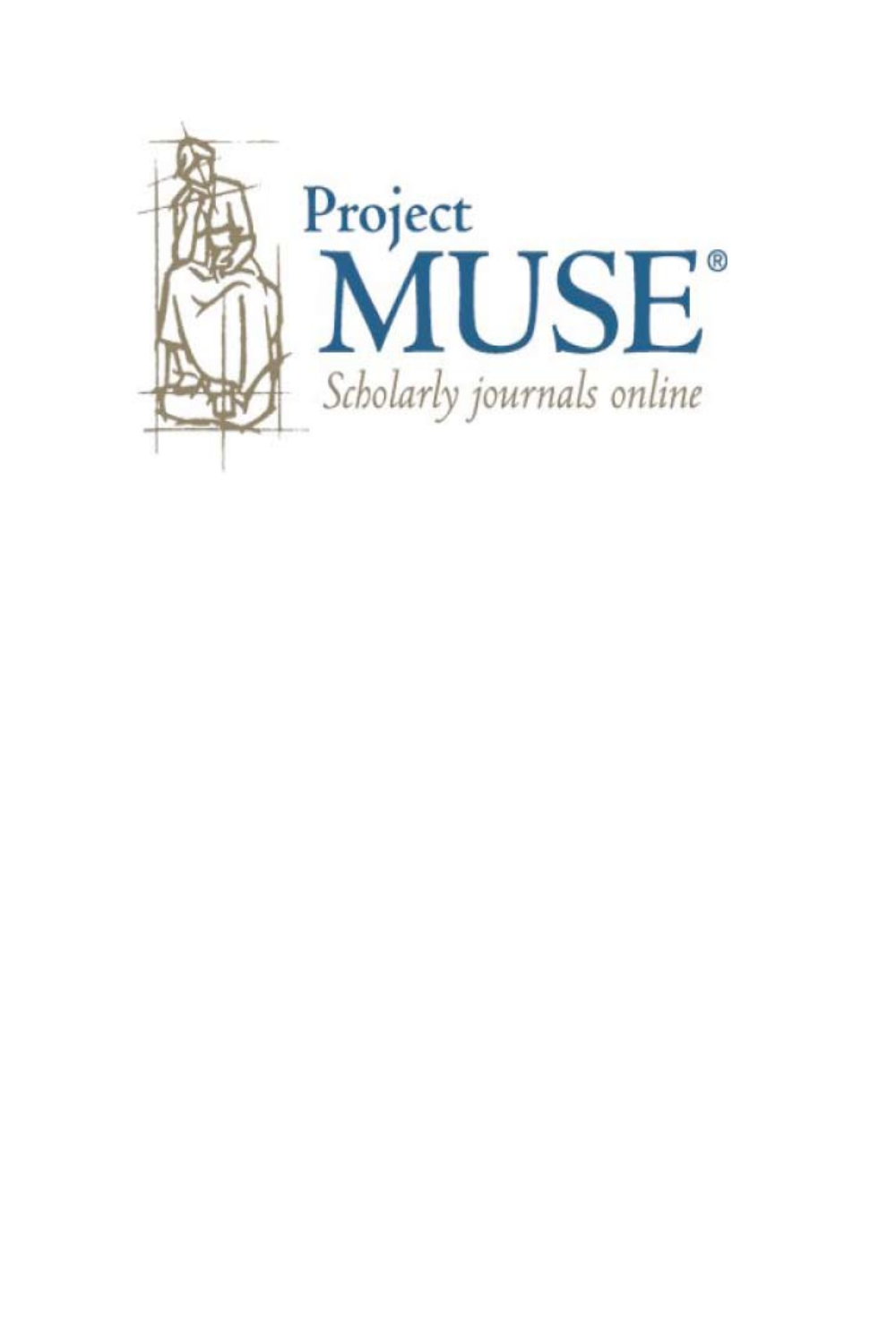# **Building a Zion in German(y): Franz Rosenzweig on Yehudah Halevi**

Mara Benjamin

### **ABSTRACT**

*Among the diverse positions on the question of Zionism held by early-twentieth-century German Jewish intellectuals is the eccentric "non-Zionist" stance of Franz Rosenzweig (1886–1929). In a translation and commentary called* Sixty Hymns and Poems of Yehudah Halevi *(1924; 2nd ed. 1927), Rosenzweig aimed to contribute to and shift the discourse concerning Jewish distinctiveness and belonging in German culture. Critical in this effort was Rosenzweig's attention to the scriptural and liturgical elements of Yehudah Halevi's poetry, which he argued were emblematic of Jewish literary and textual culture. The structure, poetic choices, and commentary of* Hymns and Poems*, a volume long overlooked in Rosenzweig's oeuvre, is properly understood as a sustained meditation on Jewish diasporic life and the role of textuality in preserving it.*

*Key words: Franz Rosenzweig, Yehudah Halevi, Zionism, German-Jewish culture*

II n early 1923, Franz Rosenzweig wrote to his friend Joseph Prager that he had undertaken a new project: "I have translated a little volume of Yehudah Halevi with an afterword and notes. In the commentary on it I note the n early 1923, Franz Rosenzweig wrote to his friend Joseph Prager that he had undertaken a new project: "I have translated a little volume of Yehudah Halevi with an afterword and notes. In the erally. Rhyme and meter have been reproduced precisely. The whole thing owes its genesis to Emil Cohn . . . , [whose book] got me so annoyed that these verses came out."1

Emil Cohn, a Berlin-born rabbi, dramaturge, prolific writer of popular works on Jewish history and education, and outspoken Zion-

Mara Benjamin, "Building a Zion in German(y): Franz Rosenzweig on Yehudah Halevi," *Jewish Social Studies: History, Culture, Society* n.s. 13, no. 2 (Winter 2007): 127–154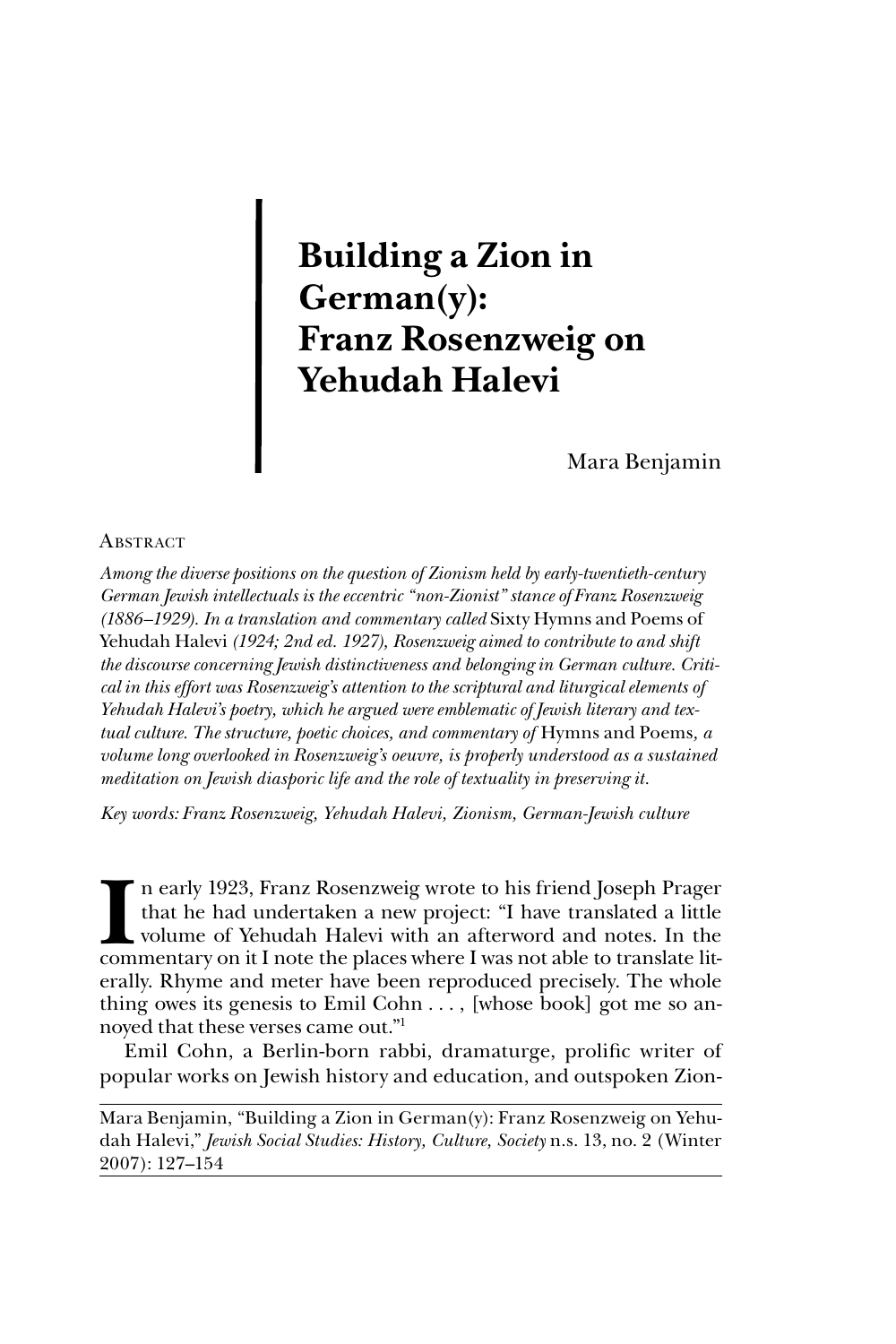ist, had published a German translation of selections from the collection (*Diwan*) of the twelfth-century Hebrew poet and philosopher

[128]

Jewish Social Studies

Yehudah Halevi.<sup>2</sup> Rosenzweig's intemperate letter refers to the volume that he published a few years later, which he called *Sixty Hymns*  and Poems of Yehudah Halevi.<sup>3</sup> Rosenzweig's translation of and commentary on the poems of Halevi, a project that began as a simple corrective to Cohn, grew into something much grander. Indeed, as I show in this article, Rosenzweig's volume should be understood as a proposal for the creation of a distinctively scriptural and liturgical Jewish identity in German language and culture.

Among Rosenzweig's works, *Hymns and Poems* has suffered from scholarly neglect.<sup>4</sup> Encountering it yields a significant, and notably different, picture of the Rosenzweig associated with *The Star of Redemption* (1921), because *Hymns and Poems* marks the beginning of a shift in Rosenzweig's thought that culminated in his translation, beginning in 1925, of the Hebrew Bible into German with Martin Buber.<sup>5</sup> But an investigation of the work is valuable beyond the ways in which it offers a new understanding of Rosenzweig's corpus. *Hymns and Poems* stands as a testament to the dynamics of German-Jewish cultural and intellectual politics during the Weimar period, when Jewish intellectuals grappled in new ways with the problem of distinctiveness and belonging in German culture. Rosenzweig's work on Halevi was shaped by these larger debates, and the book that resulted from his initial encounter with Cohn's *Ein Diwan [von] Jehuda Halevi* offers a glimpse of the profound questions that drew Rosenzweig into his new project. More than that, the book serves as a proposal for how Jews should find a place in the modern German state and society.

### **Rosenzweig in the Mirror of Halevi**

Upon a first reading of *Hymns and Poems*, it becomes clear that, for Rosenzweig, the figure of Halevi—apprehended not through his biography but rather by his textual legacy—became emblematic of a religious ideal. Rosenzweig saw in Halevi the reflection of his own spiritual and textual quest; at the same time, the medieval poet and philosopher represented the authentic, rich Jewish past that Rosenzweig found so elusive. Consider the sense of poverty in the heritage most proximate to him that he expressed in a 1917 letter to his confidant Gertrud Oppenheim. It testifies to the superficiality Rosenzweig perceived as permeating his German-Jewish background, indicting his very name: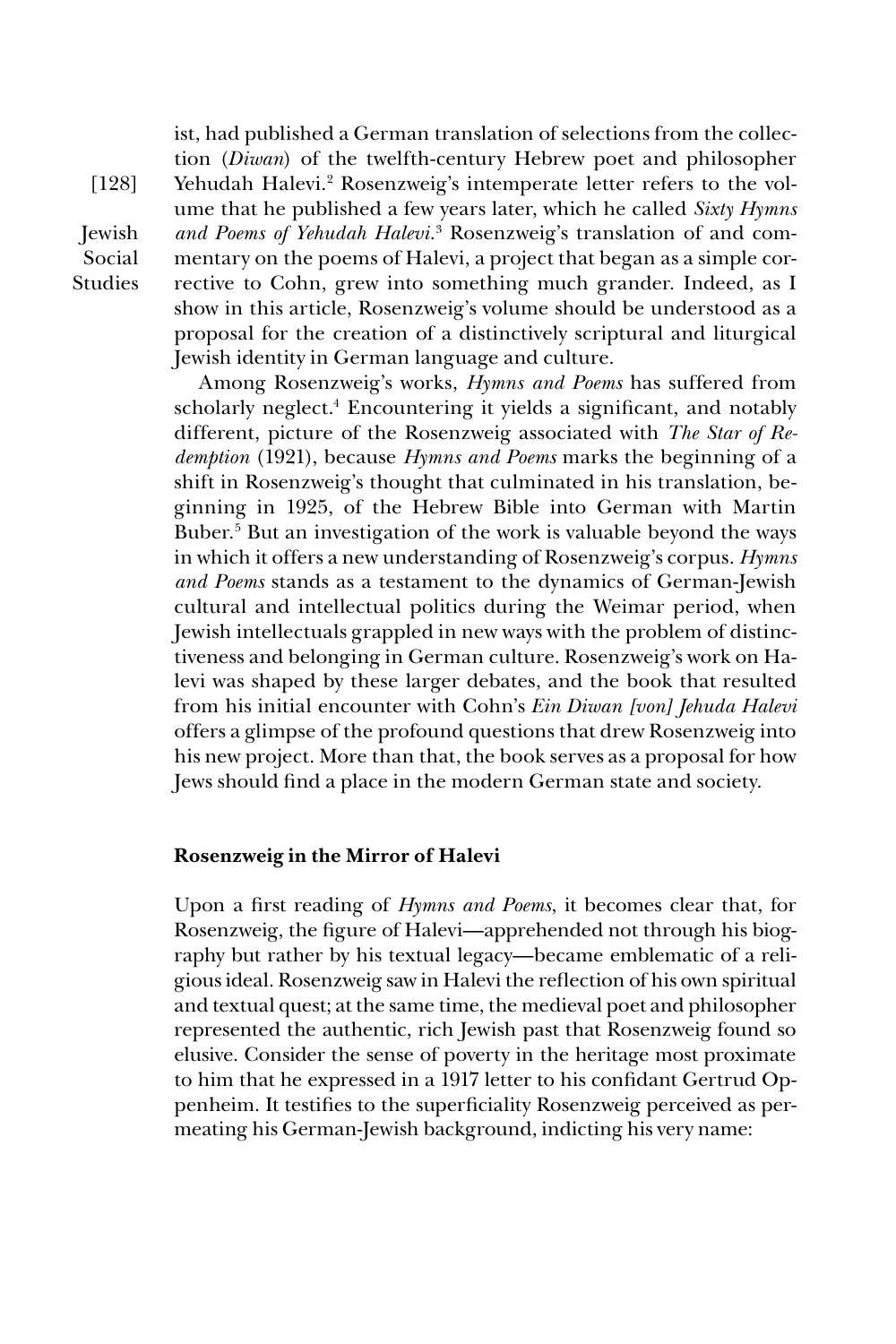Certainly I have no relationship to my first name. As to why, I naturally have only guesses. I believe that it's because my parents gave it to me without any connection to it, simply because they "liked" it (and why did they like it? Because it—*back then*! And in *Kassel*!—was still "different" ["apart"], only after me were there the other Franzes in the Kassel Jewish community...), that is to say, they saw it in a shop window, went in the store, and bought it. It has no inheritance, no memory in it, no history, and even less any anecdote, hardly any personality—only a whim. A family name, a saint's name, a hero's name, a poetic name, a mysterious name...—all of these are fine, all are somehow organic [*irgendwie gewach*sen], not bought at Whitley's.<sup>6</sup>

Rosenzweig contrasts his alienation from his own name—associated with the bourgeois ethic of consumption (a name "bought" on a frivolous whim)—with an organic but inaccessible ideal. This contrast is particularly striking when compared to Rosenzweig's deep identification with the name and person of Halevi. In a letter written to his mother the summer before his death, Rosenzweig inscribed a sense of spiritual kinship onto his genealogy. Pointing out that his father's Hebrew name was Shmuel and his grandfather's Hebrew name was Yehudah, he wrote, "Correctly I should have been given the name Yehudah ben Shmuel [Judah, son of Samuel], which is precisely the name of the great man of whom I am a middling reincarnation on the way to transmigration: Yehudah [ben Shmuel] Halevi."7 Rosenzweig's gesture toward re-naming himself emerged out of an effort to be granted a more meaningful heritage. His felt connection to Halevi expressed simultaneously his dissatisfaction with the superficiality of the liberal-bourgeois heritage bestowed on him and his hopes for the possibility of actively constructing an alternative name and alternative history. Of all his published endeavors, his work on the poems of Halevi afforded Rosenzweig a deeply personal connection with the text; his sense of spiritual kinship gave the work tremendous passion.

This very identification with Halevi, however, also confused the boundaries between authorial voice, translation, innovation, and interpretation in the volume that emerged from the encounter. Rosenzweig's correspondence from the period of his labors on the translation and notes attests to tensions within his thought about the goal and the approach of the project: Was the book's purpose to bring Halevi to a new readership? Or was it to provide a forum for Rosenzweig to express his own developing ideas on language, poetics, and translation?

[129]

*Rosenzweig on Halevi*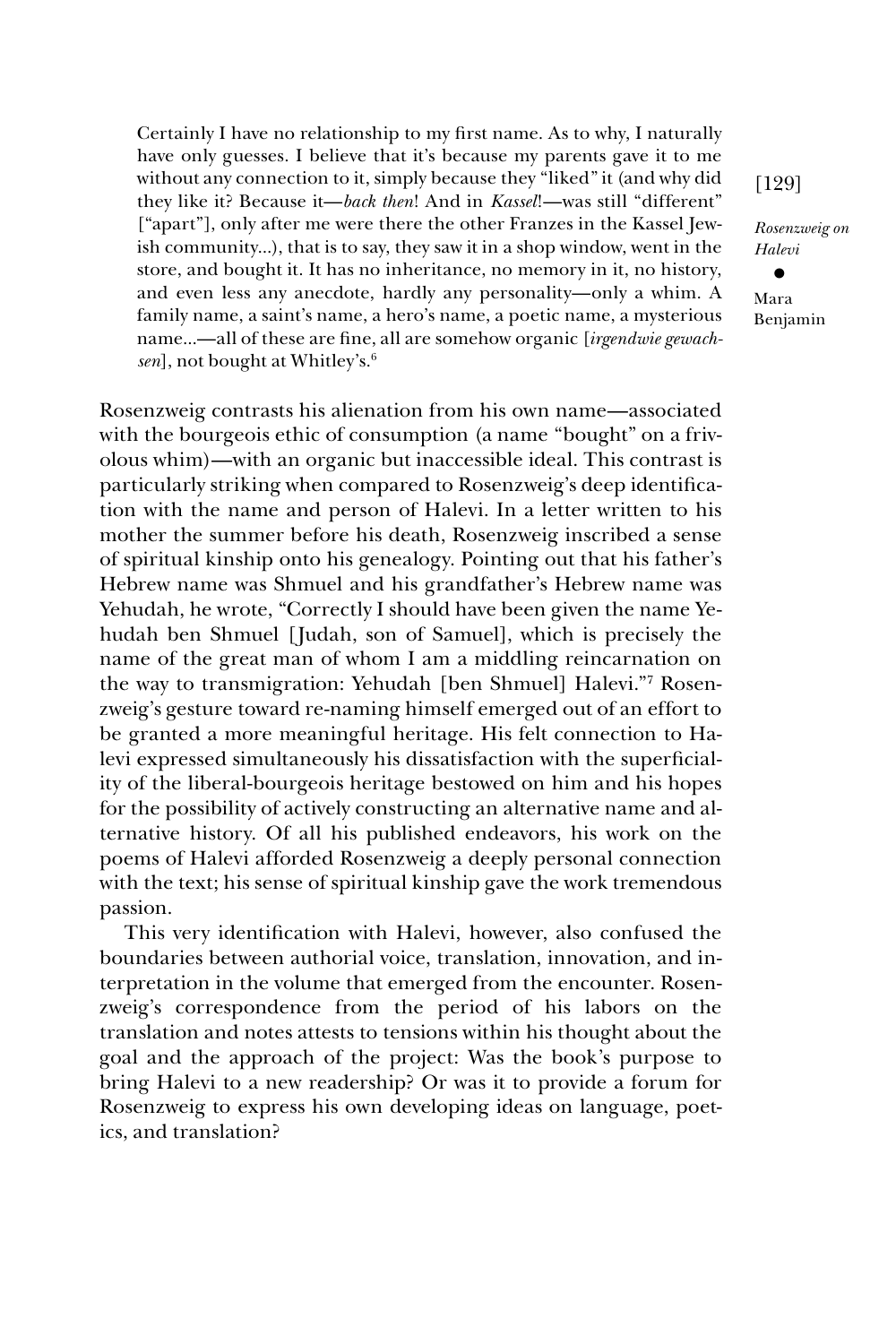#### **A Post-Historicist Corrective**

Jewish Social Studies

[130]

All of these questions surface immediately when juxtaposing Rosenzweig's edition to the volume produced by Cohn. German readers had recently been presented with Halevi's Diwan via Cohn's edition, so Rosenzweig had to justify his endeavor. He did this by making the argument that his version was truer to the spirit and meaning of Halevi. Yet his own identification with the poet permeates *Hymns and Poems*. These two competing values found an uneasy resolution in the tacit interpretive stance of the book, in which the effort to bring Halevi's poetry to life necessitated an alternative reading strategy from that offered by Cohn.

Rosenzweig's deliberations regarding the format of the book provide a useful point of entry into understanding the contradictory concerns that animated the eventual volume's content and structure. In *Hymns and Poems*, Rosenzweig included the selected poems, an "afterword" commenting on the enterprise of translating Halevi into German, and then his own notes, which commented on theological, translational, and interpretive issues connected to each poem. Rosenzweig argued that the poems themselves constituted the main purpose of the book and the focus of his energies. "To translate ten lines is time better spent than [writing] the longest things 'about' [them]" Rosenzweig wrote to Buber in 1922. "Admittedly, the public wants the 'about' and abandons the most wonderful food (or, worse yet, gobbles it down unthinkingly) if you don't hold the menu right under its nose."8 The analogy implies that any commentary or explanation is the "menu," in which explanations of the gastronomic delights of the poetry obstruct one's experience of the food itself. This kind of frustration at his readership recurs throughout Rosenzweig's correspondence; his letters testify, furthermore, to his worry that readers would ignore Halevi's poetry in favor of what they perceived as the more accessible text, namely, his own afterword: "[Florens Christian] Rang is now the third one who has noticed that the afterword does not belong in there. The first two," Rosenzweig wrote to Buber, "are me and you. But the funny thing, which I knew beforehand, is that it's only the afterword that keeps the reader from throwing the book away from the get-go."9

The frequent recurrence of this lament raises suspicions; after all, Rosenzweig's book contained as much "about" as Cohn's. It would seem that Rosenzweig doth protest too much. His book, rather than fighting the tendency to marginalize the poems themselves, actually accommodated that proclivity; *Hymns and Poems* foregrounds Rosen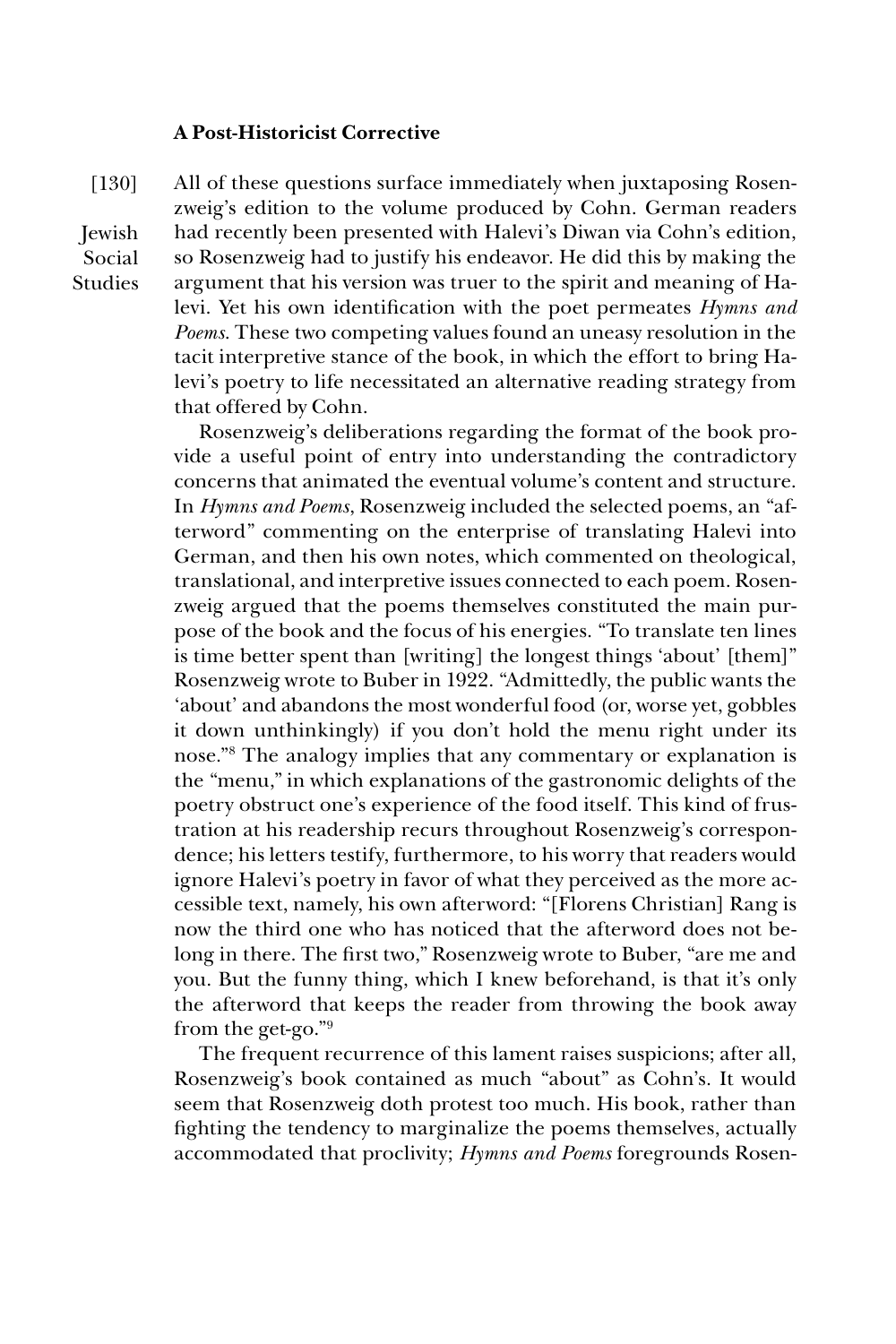zweig's commentary and afterword by design. For instance, in the first and second editions (both overseen by Rosenzweig), the poems are presented first, followed by Rosenzweig's afterword, concluding with Rosenzweig's notes on each poem. The Hebrew original is not present. (The publishers of the third [1983] edition made the book more accessible to scholars by placing each note alongside its corresponding poem and adding the Hebrew text.) Rosenzweig wrote to Buber in early 1924,

Regarding the sequence, I see the organization . . . not going from beginning to end but rather from the outer shell toward the middle. . . . That an exactly inversely constructed book would be read just this way this I indeed experienced with *Star*. Now therefore under no circumstances do I want the snotty [*schnodderig*] afterword to be the conclusion of the book; the real conclusion is to be the last note. The afterword works only if it is as it is now, bound in front and back.<sup>10</sup>

Notably, the result of this organization is that Rosenzweig's own meditations, and not Halevi's verse, occupy the "heart" of the book. Much like a folio page of the Talmud, in which the central position is accorded to the most authoritative sources, Rosenzweig's afterword constitutes the privileged "middle" toward which the poetry (and his notes) point.<sup>11</sup>

Likewise, the premium that Rosenzweig wished to place on Halevi's material at times came into conflict with his own sense of artistic creativity: "I am still fiddling around with 'The Good News' ['Die Frohe Botschaft'],"12 Rosenzweig wrote to Buber, "but it remains a bad poem. I translated it only in order to be permitted to write the note on it."13 The notes provided Rosenzweig with the freedom to present his own ideas, a freedom he exercised even as he endeavored to suppress the idea that the book was his own mouthpiece. The division Rosenzweig insisted on between translation, on the one hand, and afterword and commentary, on the other, aimed to reinforce the primacy of the poems over and above Rosenzweig's own subordinate additions. Yet *Hymns and Poems*, the only work in Rosenzweig's corpus explicitly presented as "text and commentary," in fact jettisoned Halevi's "original text" for a text entirely by Rosenzweig. In part because it was absent, the Hebrew could hold what Robert Alter has called the "allure" of "the archaic as a source of authority and aesthetic power."14 Rosenzweig's tactic heightened the authority of the (absent) Hebrew by keeping it ever out of reach, allowing Rosenzweig free rein in constructing an imaginary Hebrew in German letters.15 Although Rosen[131]

*Rosenzweig on Halevi*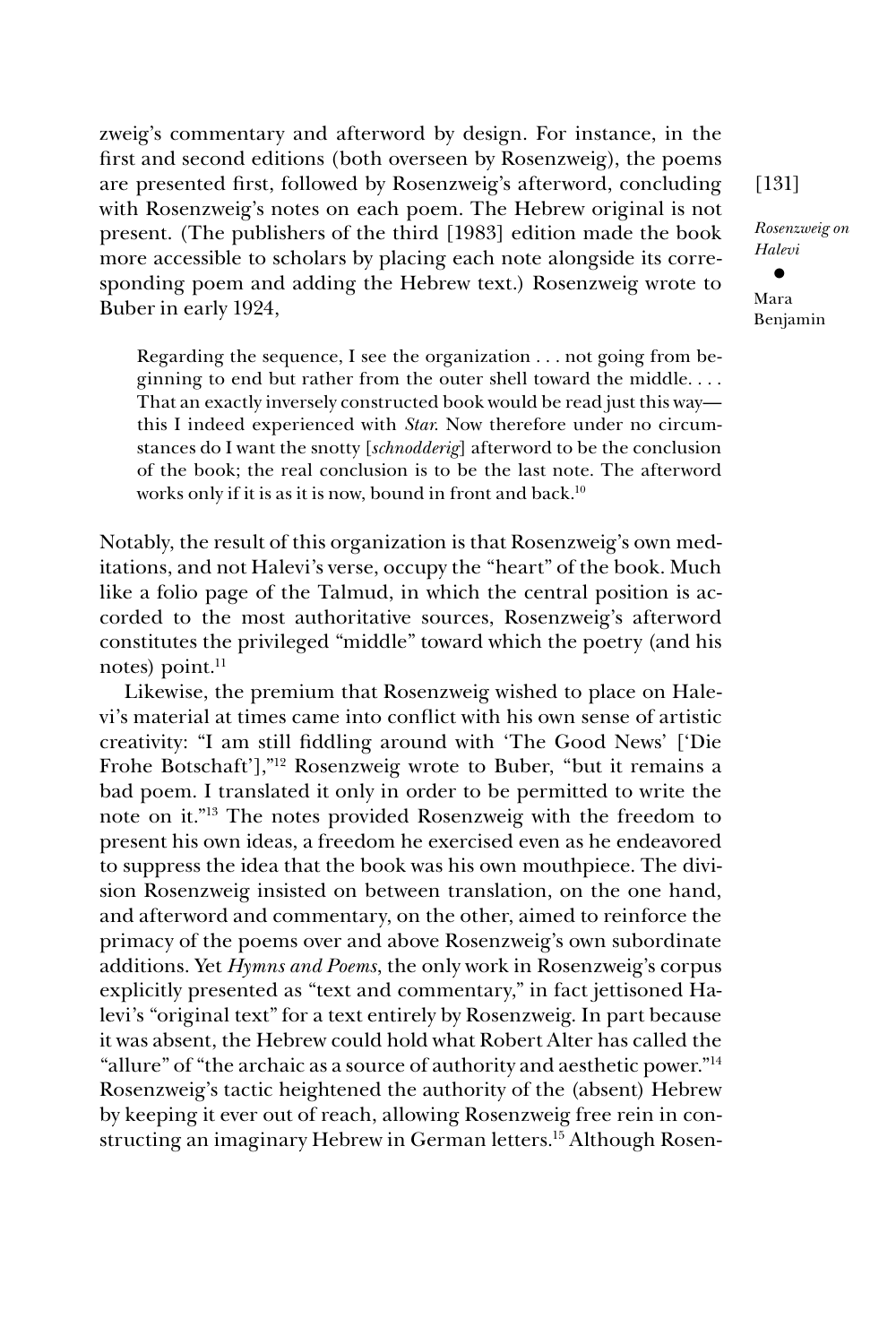zweig quite deliberately chose a format in which text and commentary would remain distinct, the entire book was thoroughly marked by an agenda defined by Rosenzweig himself.

This agenda is particularly visible when compared to the structure and content of Cohn's *Ein Diwan*. The subtitle of his volume is emblematic of the differences between the two volumes: Cohn's 40-page biography, entitled "Yehudah Halevi, His Time, His Life, and His Work," provided an appendix for readers that placed Halevi's poetry into the context of the poet's biography and historical circumstances. Rosenzweig, by contrast, avoided or redirected any mention of historical themes or Halevi's life story. Rosenzweig decisively oriented his own reading of Halevi away from the aim of "educating" the readership or leading it to a scholarly encounter with the poetry.

To underscore the antihistoricist thrust of the book, Rosenzweig chose not to include a list of sources for the poems (in contrast to Cohn); instead, Rosenzweig included extensive notes (*Bemerkungen*), in which he expounded on the theological meaning of each poem, and an "afterword," in which he reflected on the task of translating Hebrew poetic language into German. Cohn followed the scholarly convention of leaving Halevi's poems untitled; Rosenzweig gave each of the poems a title that, for him, bespoke the essence of the poem. In addition, where Cohn had included poems concerning a wide range of topics (God; Israel; Love; Friendship; Life, Suffering, and Poetry; Zion; the Sea; and Final Days), Rosenzweig's *Hymns and Poems* consistently excluded poems usually classified as "secular." Rosenzweig sought instead to highlight and privilege the "religious" poems out of a conviction that religiosity—the same religiosity that inspired him while working on the translations—should be made available to the reader.16

The deliberate choice to eliminate explicit historical and biographical explanation or accompaniment to the poetry in *Hymns and Poems* testifies to Rosenzweig's hermeneutic stance. He argued not that Cohn's book was historically inaccurate but rather that Cohn had either misconstrued or simply missed the transhistorical, theological significance of the poetry, reducing it to an epiphenomenon of history and biography. Rosenzweig's notes, as if in direct rebuke to Cohn, single-mindedly addressed the meaning of the poems for the contemporary reader. He sought to make Halevi and his passions immediate and proximate rather than historicized.17 Rosenzweig's attempt to give voice to Halevi by excising the historical, explanatory mode present in Cohn's edition testifies to a post-historicist sensibility that animates *Hymns and Poems*. 18 This approach formed a critical component of Rosenzweig's approach to Hebrew texts, exemplified

[132]

Jewish Social Studies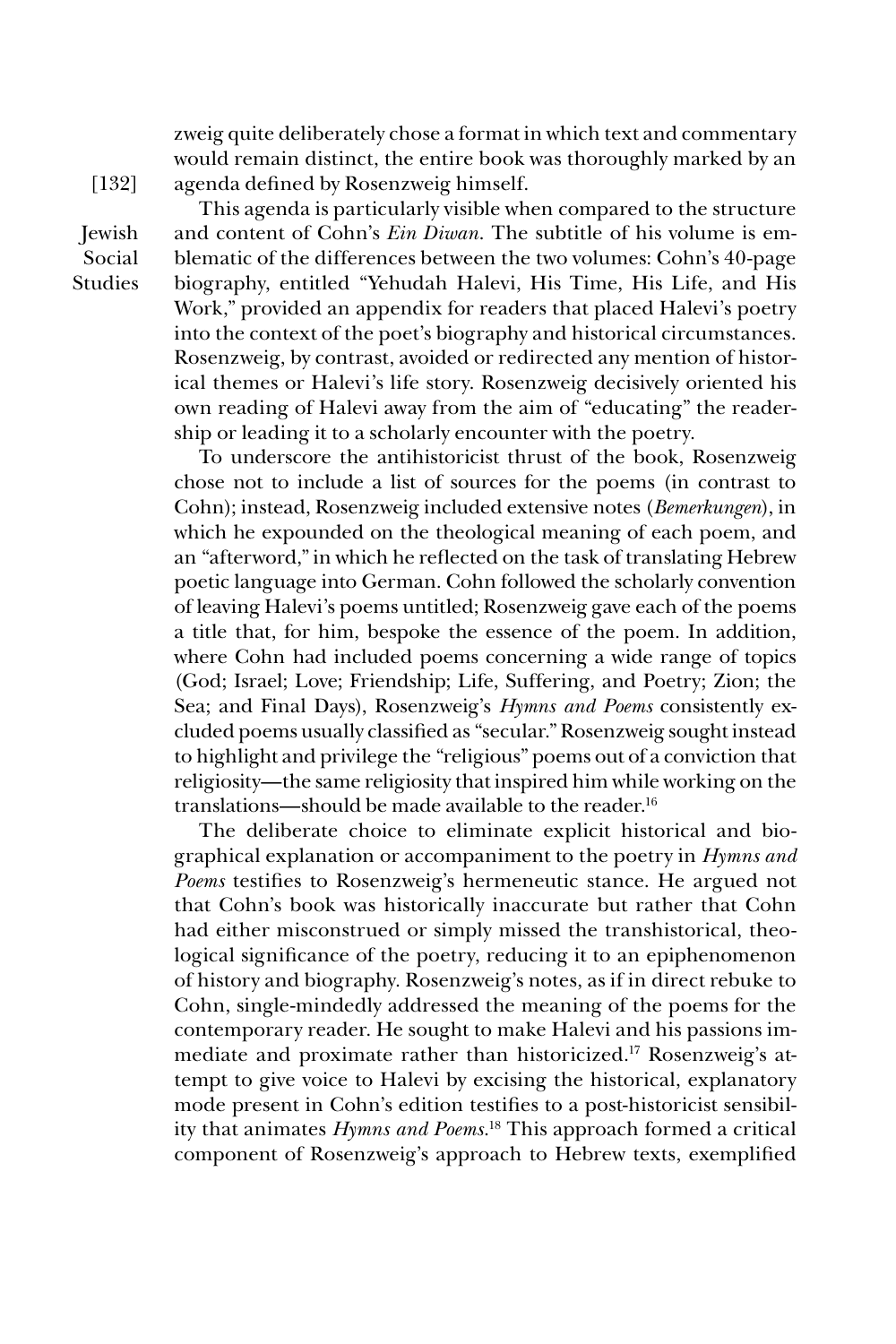in the translation of the Hebrew Bible he undertook as his next project.

Rosenzweig's orientation in reading and recasting Halevi's poetry for his German-speaking audience interests us not just for its choice of interpretive stances. The choices he made as to the book's content and format were also expressions of a broader vision for how readers especially Jewish readers—could find a new source of identity in the ever-renewed meaning in classical texts. In constructing the volume around the location of the poems' religious meaning rather than their historical (or "antiquarian") significance,<sup>19</sup> Rosenzweig expressed a conviction that this model could be used for contemporary readers who seek a post-historicist encounter with the texts of the past.

[133]

*Rosenzweig on Halevi* 

• Mara Benjamin

# **Translation as Praxis**

Translation was a practice that lent itself to contradictory aims and ideals in Rosenzweig's work. Rosenzweig exploited both the opacity of the translated text and its supposed transparency; he portrayed himself as laboring only for the cause of an accurate translation and simultaneously insisted on the necessity of interpretive license. These contradictions in the work of translation became central to Rosenzweig's mature work and animated it.

Yet the volume of translated works Rosenzweig produced does not adequately capture the role that translation symbolized in Rosenzweig's work. *Hymns and Poems*, like the translation projects that came before and after it, was, fundamentally, a call for a Jewish world built upon language rather than deed. This proposal for a textually centered Jewish identity appears in Rosenzweig's correspondence from the time just before he undertook the Halevi project. Rosenzweig's very first attempt at translation was undertaken jointly with his wife Edith while on their honeymoon, in early 1920. The text they tackled was the grace after meals.<sup>20</sup> Yet in a letter from the same period, Franz wrote to Edith about another, more practical aspect of mealtime: the degree to which the couple would adhere to traditional Jewish dietary restrictions:

We want a *house*, not a ghetto. Any Jew whom we invite should be able to eat with us, but we also want to be able to go to the homes of those Christians who invite us. The Orthodox compromise—to go out but not eat (or only eat select things)—is really *only* a compromise. That this is "to the credit" of our *Jewish* friends who eat everything, whom we visit, is a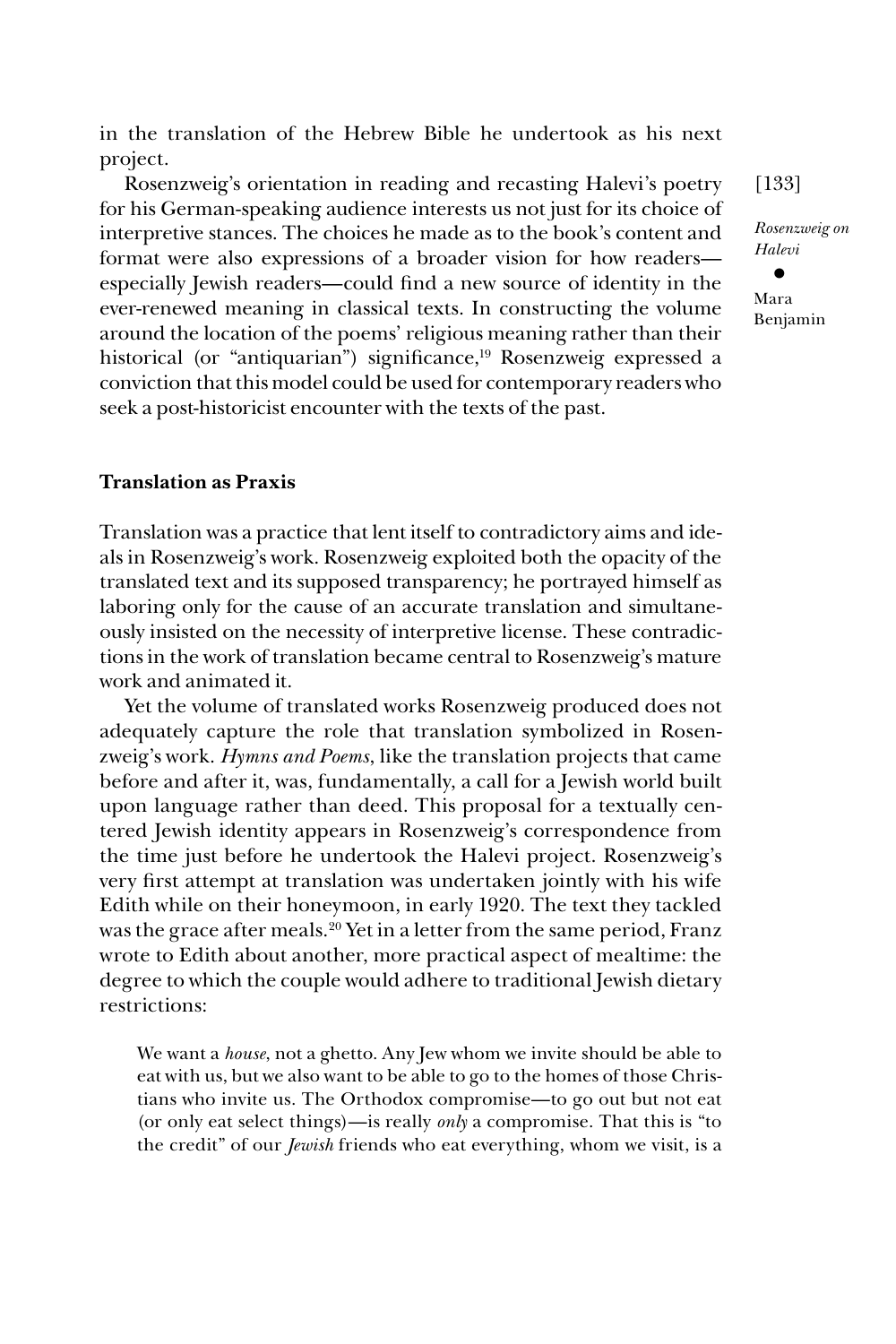shame. In the end they also should believe that our Jewishness does not consist in eating and drinking.<sup>21</sup>

[134]

Jewish Social Studies

The very week in which Rosenzweig rejected the implication that his Judaism should "consist in eating and drinking," he asserted through his translation of the grace after meals that the Jewish liturgical accompaniment to eating and drinking deserved a new German voice and a new German audience. Judaism, for Rosenzweig, did not concern what one ate—where eating was perceived as a system of physical and social restrictions—but what one read. "Reading," with the help of Rosenzweig the translator, signified an activity that transcended all borders.

This argument will likely sound strange to readers familiar with Rosenzweig's famous letter to Martin Buber known as "The Builders."22 The letter has widely been understood as signaling Rosenzweig's willingness to engage or even embrace mitzvot (commandments), and to do so fully aware of the Kantian critique of Jewish law that had bedeviled Jewish praxis since the beginning of the modern period. But Rosenzweig articulated in this letter a much more ambivalent relation to the commandments than has been widely appreciated. In his argument with Buber, Rosenzweig articulated the need for openness toward what the mitzvot and *minhagim* (customs and traditions) of Judaism might bring to the tentative individual engaging with them, not their necessity or authority.23 Rosenzweig's work on Halevi, as the culmination of his early translational endeavors, shows his attempt to create a sphere in which the problems associated with the mitzvot—in particular, their demarcation of a separate social sphere for Jews—could be avoided. He aimed to create a poetic and liturgical, rather than a practical, Jewish sphere of life.

Rosenzweig's ambivalence toward the strictures of traditional Jewish ritual life persisted alongside his serious engagement of traditional Jewish prayer. Liturgy eventually became one of the few realms in which Rosenzweig expressed a wholesale willingness to submerge himself in the literary texts of the past, even as he increasingly transformed these texts into his own creations. In the new concept of Jewish praxis Rosenzweig proposed, Jews were to perform their identity not primarily through the adherence to the traditional commandments—that is, through "eating and drinking,"—but by viewing the world through the lens offered by what Rosenzweig called "Jewish words."24 The Jew who would inhabit this home would take up residence not in the synagogue or even the domicile—a home that could all too easily become "a ghetto," as Franz reminded Edith—but in the Lehrhaus, where adult Jews would study Jewish texts together. For Rosenzweig, the engage-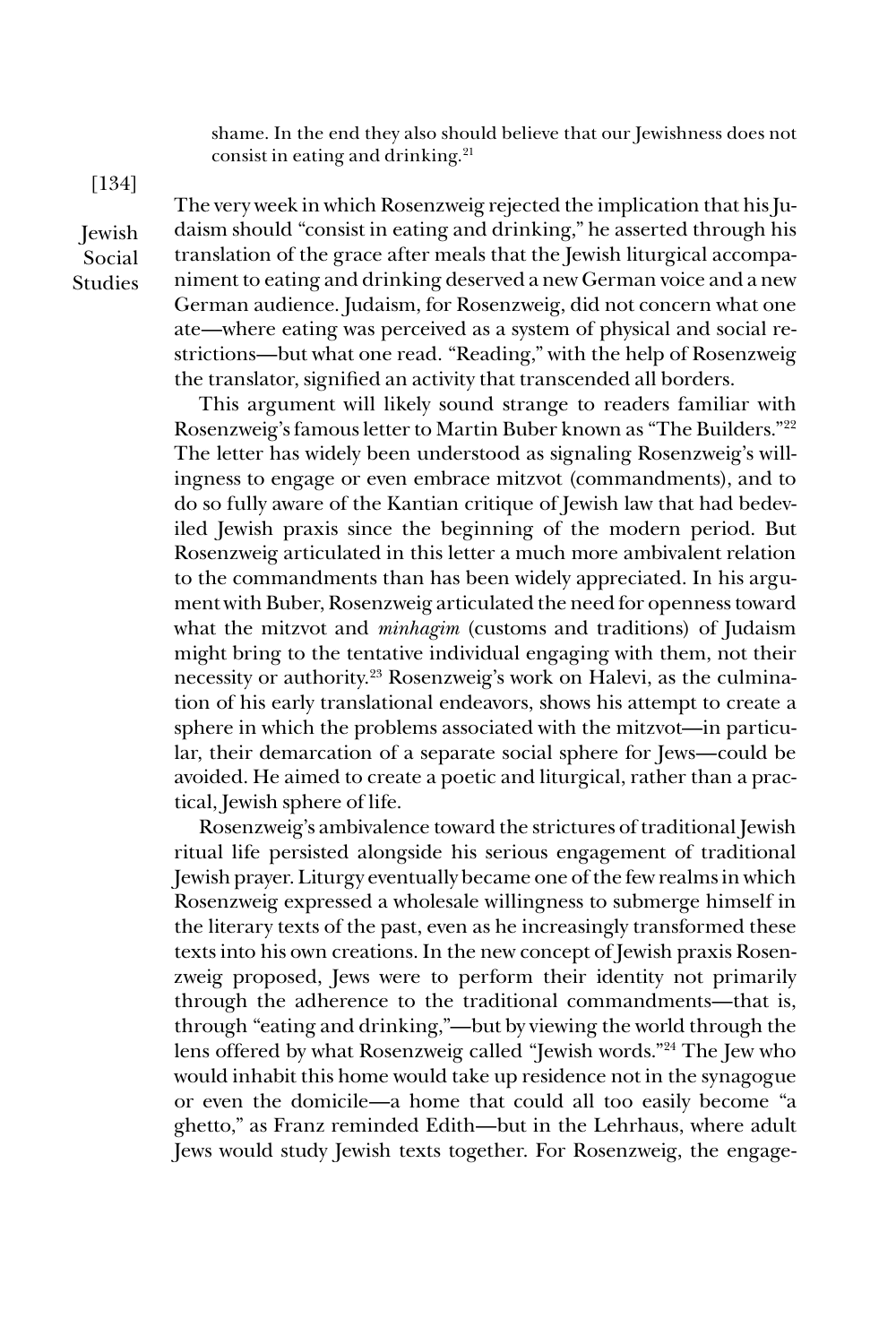ment with Jewish texts sought to serve as an alternative to other dominant modes of Jewish expression: religious adherence such as that demanded by traditional Orthodoxy, liberal assimilationism, and Zionist political action. As new activity for the expression of Jewish being in the world, translation served Rosenzweig and his bourgeois, liberal audience well: it required neither adherence to Jewish religious practice nor the packing of bags for Palestine.

Moreover, the textual space created through the translation of Halevi's poetry was not to be exclusively Jewish. Rosenzweig's *Hymns and Poems* proposes a new kind of Jewish praxis for Jews attracted to neither Orthodoxy nor Zionism (or any combination thereof). Rosenzweig also envisioned his book as speaking to both Christian and Jewish audiences. Writing of his frustration in attempting to get the book published, he wrote to Buber that he did not wish it to be published by a Jewish press. "My feeling is that it has become a book for Christians *and* Jews, although and because it speaks very Jewishly [*es sehr jüdisch spricht*]."25 The *lingua franca*, as it were, of the new realm was to be a Jewish language, yet literally, and simultaneously, German as well. Rosenzweig's aim was to create a German that could be more expansive than that which occupied the cultural center of his intellectual world but which, in his view, had no room for Hebrew (read: Jews) in it.26

In this effort to create a linguistic realm for the larger society, or even for humanity as a whole, based on a language marked as "Jewish," Rosenzweig participated in a project shared by Jewish intellectuals before and after his own time. Jewish languages—whether modernized, reclaimed, or transvalued—promised the possibility of an alternative, superior language to those spoken in the worlds where Jews themselves were not always welcome.27 Rosenzweig identified "scripture"—specifically biblical Hebrew—as having the power to strip German of its exclusive, monochromatic associations with Christendom and the state. Language held the key to both marginalization and redemption. Rosenzweig proposed to create a German that would be "foreign" to all of its speakers by "speaking Jewishly" and thus become the potential property of any and all of them. It is to this quixotic endeavor that we now turn.

#### **Aesthetics and Politics**

In rising to the challenge of besting Cohn's book, Rosenzweig began to develop his own unique aesthetic for translating Hebrew texts into German. Although *Hymns and Poems* shows, in Rosenzweig's choice of [135]

*Rosenzweig on Halevi*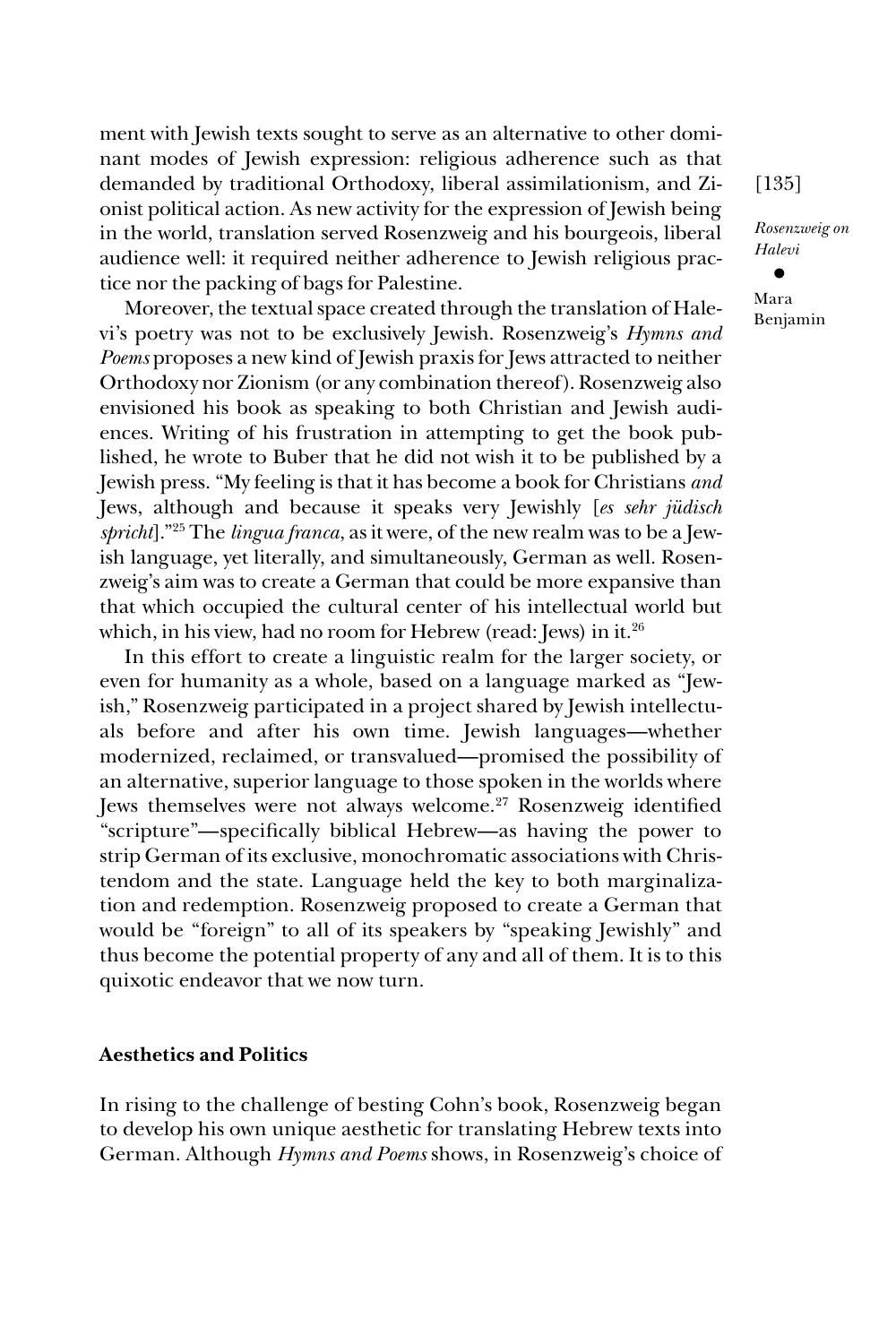[136]

Jewish Social Studies vocabulary and the fragmentary, patchwork narrative of the notes, the influence of both modernism and a romantic reaction to it, the result is not reducible to literary choice alone.<sup>28</sup> Rather, Rosenzweig identified Halevi's poetry as manifesting a specific "scriptural" or "liturgical" element that became central to the cultural and political enterprise of *Hymns and Poems*. (It was not accidental that Halevi's poetry served as the testing ground for the translational approach that came to be widely associated with the Buber-Rosenzweig Bible translation. The "scriptural" quality Rosenzweig saw in Halevi's poetry apparently led him to undertake the Bible translation several years later.) Rosenzweig's notes on the poems discuss this intrinsic connection between the medieval Hebrew poet's work and the Hebrew Bible and suggest that this connection had particular potency for Rosenzweig. He sought to create, through the translation of Halevi's Hebrew poetry, a German in which the classical Hebrew of Jewish scripture and liturgy formed the horizons of the German languagefield. The language of the Hebrew Bible was to provide German with the vocabulary, cadences, and reference points that had been marginalized before. The political implications of this enterprise come into view as we analyze Rosenzweig's remarks—both on the distinctive qualities of Halevi's poetry and on the relation of these qualities to the Bible.

The note on the first poem presented Rosenzweig with his first opportunity to allude to his new approach. The poem corresponding to the note, which Rosenzweig titled "Praised!" (*Gelobt!*), is a translation of Halevi's "Yah shimkha aromemekha" ("God, I Will Exalt Your Name"). Although the poem is too lengthy to reproduce here, the first stanzas of Rosenzweig's rendering (and Barbara Galli's English translation of them) give us a sense of Rosenzweig's tone:

| Ja Herr Dich           | Yes, Lord, You          |
|------------------------|-------------------------|
| dich rühme ich;        | You I praise;           |
| dein Recht, durch mich | your justice, through   |
| leucht' es weit.       | me may it shine widely. |
| Horch, ein Ton—        | Hark, a tone—           |
| gehorch ich schon,     | I obey already,         |
| Frage schmilzt         | question melts away     |
| und Widerstreit.       | and strife.             |
| Und glich' es dem      | And was it not as       |
| nicht, wie wenn Lehm   | if the clay             |
| den Töpfer: "Was       | accused the potter      |
| Tust du!" zieht?       | "What are you doing?"   |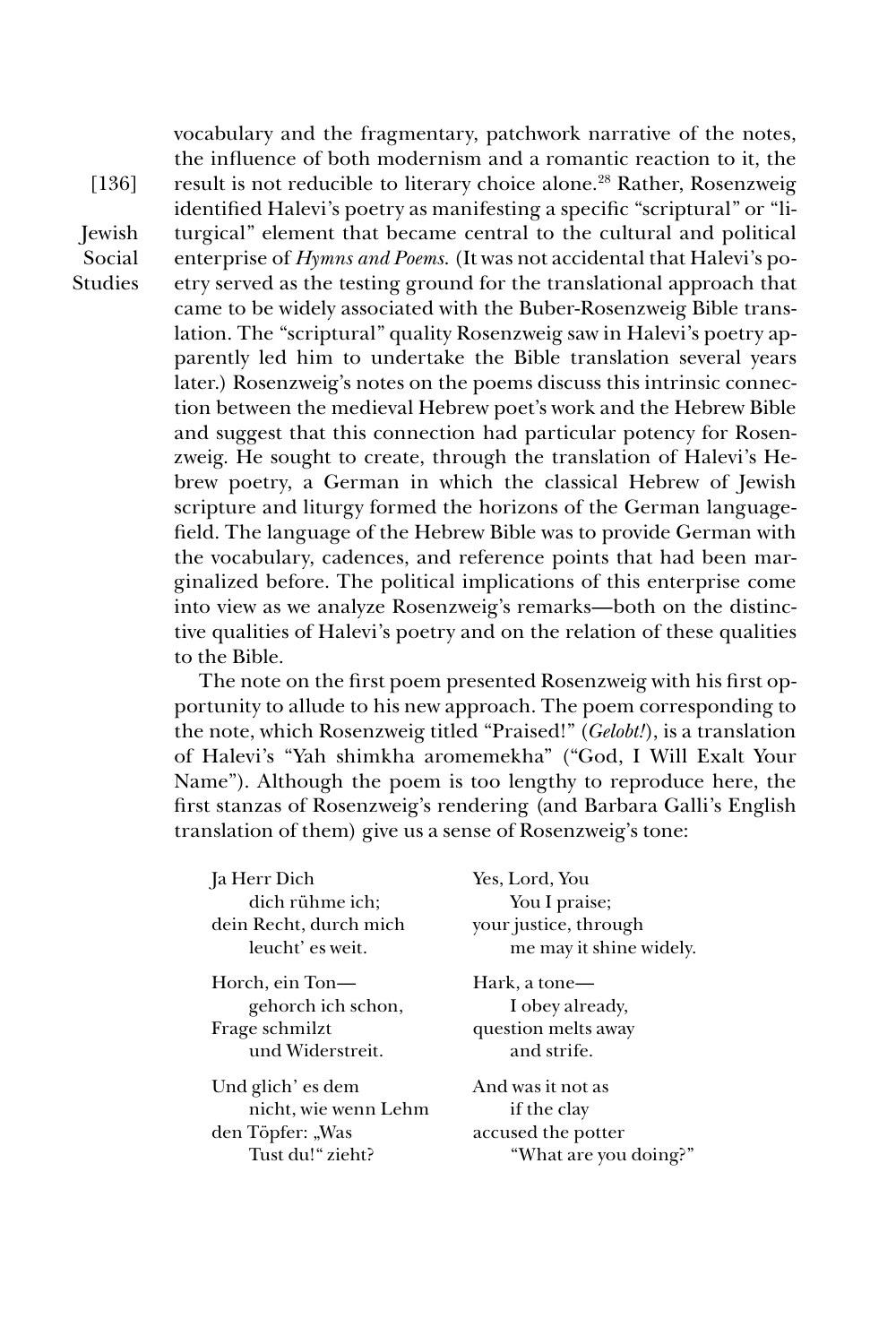| Des ich verlang,<br>den ich empfang<br>zu Turm und Wehr<br>und Sicherheit: | Whom I desired,<br>whom I received<br>as a tower and defense<br>and security:                             | [137]                                       |
|----------------------------------------------------------------------------|-----------------------------------------------------------------------------------------------------------|---------------------------------------------|
| All-um glühnd,<br>Geleucht aussprühnd,<br>schleierlos,<br>verhangbefreit—  | Shining all around,<br>sending forth light,<br>without a veil<br>freed of a cover—                        | Rosenzweig on<br>Halevi<br>Mara<br>Benjamin |
| Daß gelobt,<br>O daß umkränzt,<br>O daß gerühmt<br>er, und geweiht.        | That he be praised<br>Oh that he be garlanded<br>Oh that he be extolled<br>and consecrated. <sup>29</sup> |                                             |

The four-fold refrain that closes these stanzas is Rosenzweig's rendering of Halevi's *yishtabakh ve-yitpaer ve-yitromem ve-yitnase* ("may he be praised, glorified, extolled, and exalted"). These words echo the Kaddish, a resonant prayer in Jewish liturgy. Cohn, in *Ein Diwan*, excised the refrain entirely. Rosenzweig, by contrast, retained and visually offset the recurring chorus for emphasis. In his note on the poem, Rosenzweig pointedly remarked,

The refrain here is, as is often the case, the nucleus of the poem, the point that every stanza empties out into and the one which determines its course. . . . Thus it is no coincidence that both the earliest and the most recent translators have simply left out the refrain, apparently because it repeats five times and therefore must be "tiresome."30

The critique is clear. Rosenzweig insisted that repetition was an irreducible aspect of the experience that the poem could incite in the reader. In doing so, he insinuated that those who, like Cohn, found Halevi's repetitions "tiresome" rejected precisely what made this poetry uniquely potent.

Rosenzweig's emphasis on and revaluing of the supposed blemishes of Halevi's verse forged a distinctive aesthetic, one Rosenzweig described, in speaking of one of the poems, as "unpoetic-superpoetic" (*undichterisch-überdichterisch*).31 This aesthetic placed a premium on literal, even hyperliteral, translation, even or especially for features of the original that the translator might otherwise be tempted to smooth over so as to accommodate the text to the target language's conventions. Rosenzweig claimed this approach was simply the one best suited to the poetry, but it grew out of his eagerness to reject what he perceived as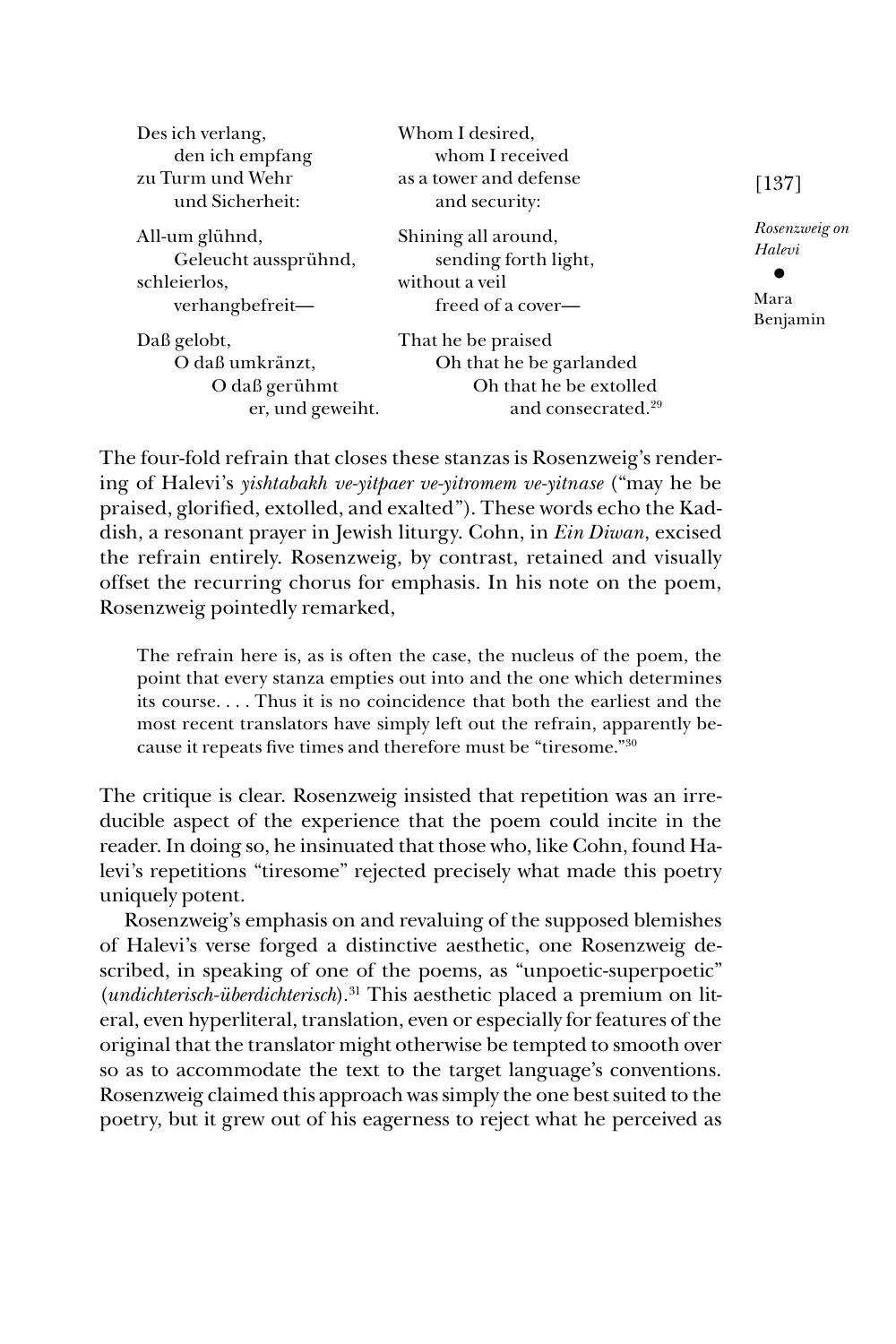bourgeois literary convention, in which a repeated phrase would more likely be found redundant than essential.

[138]

Jewish Social Studies

This attitude moved Rosenzweig toward the distinctive style of translation that culminated in the Bible translation, a project that gained much attention for its deliberately awkward—or, as Rosenzweig argued, its authentically Hebraic—vocabulary and style. In the Bible translation, Buber and Rosenzweig both developed a style that emphasized the distinctive economy of biblical Hebrew. Their invention of neologisms and their insistent use of highly unusual German phrasing and word choice were, for them, necessary accommodations to the original text. All of these efforts aimed to force the reader to appreciate the recurring linguistic patterns in the Bible.<sup>32</sup> Just as Rosenzweig portrayed Halevi's poems as "unpoetic-superpoetic," so too would he eventually call the Bible "unaesthetic-superaesthetic," and "poetic only against its will."33 This aesthetic, much debated by cultural critics as the Bible translation began to appear, has been described by Peter Gordon as "archaic modernism"34 and rightly recognized as an expression of modernism rather than a simple rejection of it. Rosenzweig's insistence on retaining the "repetitions" in Halevi's poem represented the first step toward this translational approach.

Rosenzweig's determination to preserve the "tiresome," repetitive Hebrew in spite of the dictates of "good taste" was the product of an aesthetic agenda, but it was an agenda bolstered by social and political concerns. As stated in the book's afterword, Rosenzweig's goal was "not to Germanize what is foreign but to make foreign what is German" (*nicht das Fremde einzudeutschen, sondern das Deutsche umzufremden*).35 He believed that the retention of what he claimed were the characteristic elements in Halevi's poetry amounted to an act of defiance and even of cultural resistance. He constructed this distinctiveness in his translations as emblematic of a more important cause: the ability of the difference and "otherness" of Hebrew to persist in the dominant German environment. This agenda first appeared in *Hymns and Poems* and then gained full expression in the Bible translation and Rosenzweig's working papers on the latter project (published in *Die Schrift und ihre Verdeutschung*).36 In both cases, Rosenzweig's main concern was to demand recognition, rather than assimilation, of the "foreignness" that, he claimed, inhabited the German linguistic field. His goal in this effort reached beyond the limited aims of what we might be tempted to call multiculturalism; rather, in seeking to "foreignize" German (*das Deutsche umzufremden*), Rosenzweig sought a kind of reverse assimilation, in which the Hebrew (and, by tacit extension, the Jewish) would modify the German. The echoes of a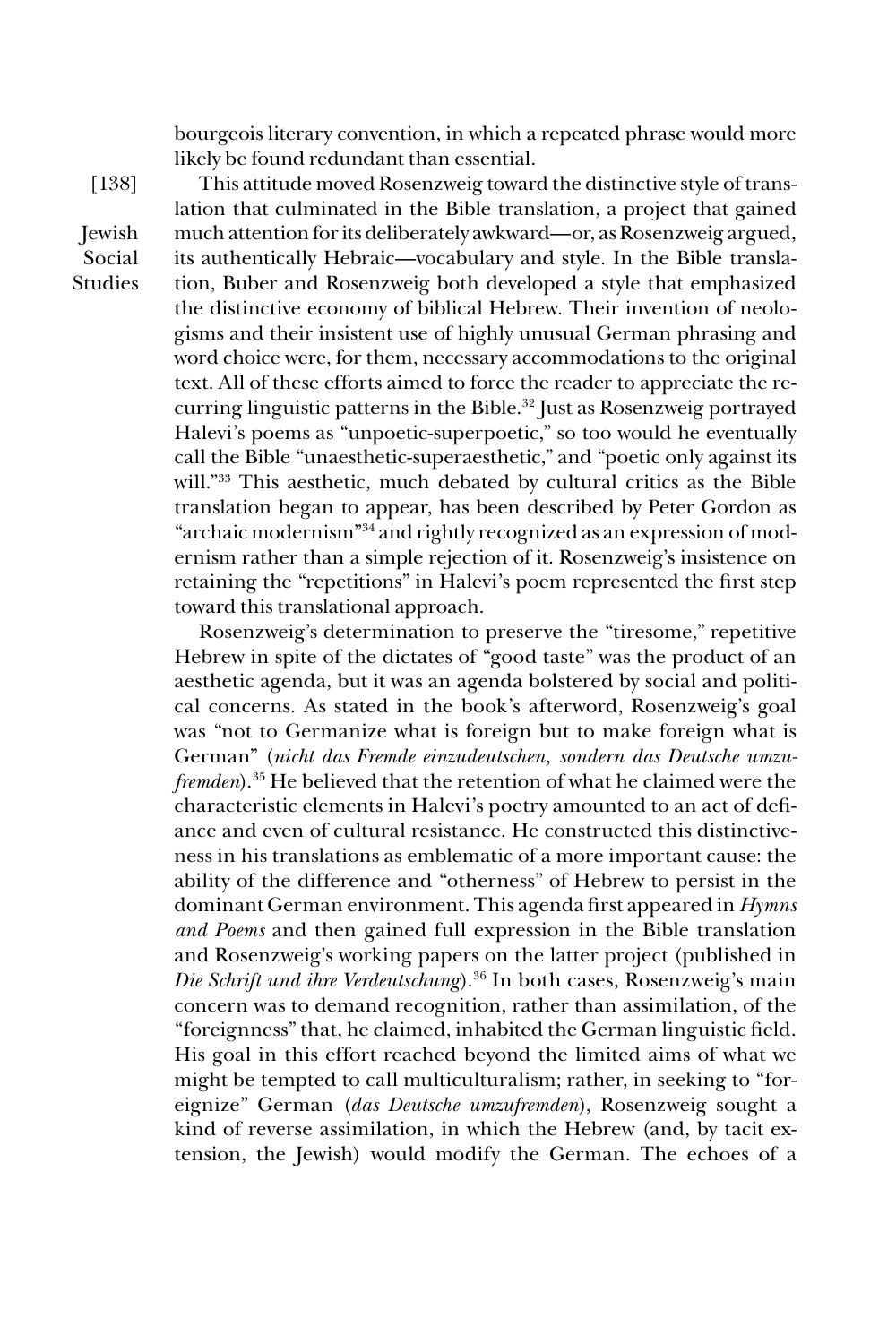broader debate on the proper strategy for perpetuating Jewish existence in the dominant German environment, though never explicit, are resonant within this argument.

#### *Musivstil* **as Exilic Consciousness**

Rosenzweig's signature translational style was first developed through his work on Halevi. This style informed the approach to the Bible that was more widely read—and often decried—by contemporaneous critics and recent scholars alike.<sup>37</sup> But this connection between the two bodies of literature was, for Rosenzweig, not incidental but organic and unified.

The link between the poetry of Halevi and the Bible centered on the prominence of "inlaid style" (*Musivstil*) in Halevi's poetry. Musivstil refers to the heavily intertextual element of medieval Hebrew poetry vis-à-vis the Bible, in which passages from the Bible are "inlaid," as in a mosaic, within the poem.<sup>38</sup> Halevi's poetry, like that of other medieval Andalusian Hebrew poets, is steeped in the widely recognized convention of tessellation (*shibuts*). For Rosenzweig, this stylistic feature of Halevi's poetry revealed a critical and characteristic element of Jewish Andalusian poetry: "It [medieval Spanish Hebrew poetry] allows itself what is effective in language [*Sprachwirkliche*], only what is—provable in Scripture. 'Scripture' [*die 'Schrift'*], not 'language' [*die 'Sprache'*], is the norm here."39

It was not so much the literary as the philosophical implications of tessellation that interested Rosenzweig. In his eyes, Halevi's reliance on Musivstil gave his poetry an exilic quality in which the poet's primary reference points were not his own contemporary circumstances but the biblical world from which he had been temporally and geographically exiled. Rosenzweig's attention to the way Halevi exiled himself from the surrounding world through the use of biblical references reveals his attempt to define an alternative locus and orientation for contemporary Jewish-German life in his own era.

For Rosenzweig, Musivstil proposed a mandate for a mode of being in the world that Rosenzweig himself sought to develop. On the basis of the prevalence of biblical allusion in medieval Jewish Andalusian poetry, Rosenzweig concluded, "All Jewish poetry in exile refuses to ignore its being-in-exile [*ihr im-Exil-Sein*]."40 Musivstil revealed this quality of Jewish existence, for Rosenzweig, because the "inlaid style" interrupts and fragments the present of the poem and, by extension, the poet's present, with biblical references. Although it might just as

[139]

*Rosenzweig on Halevi*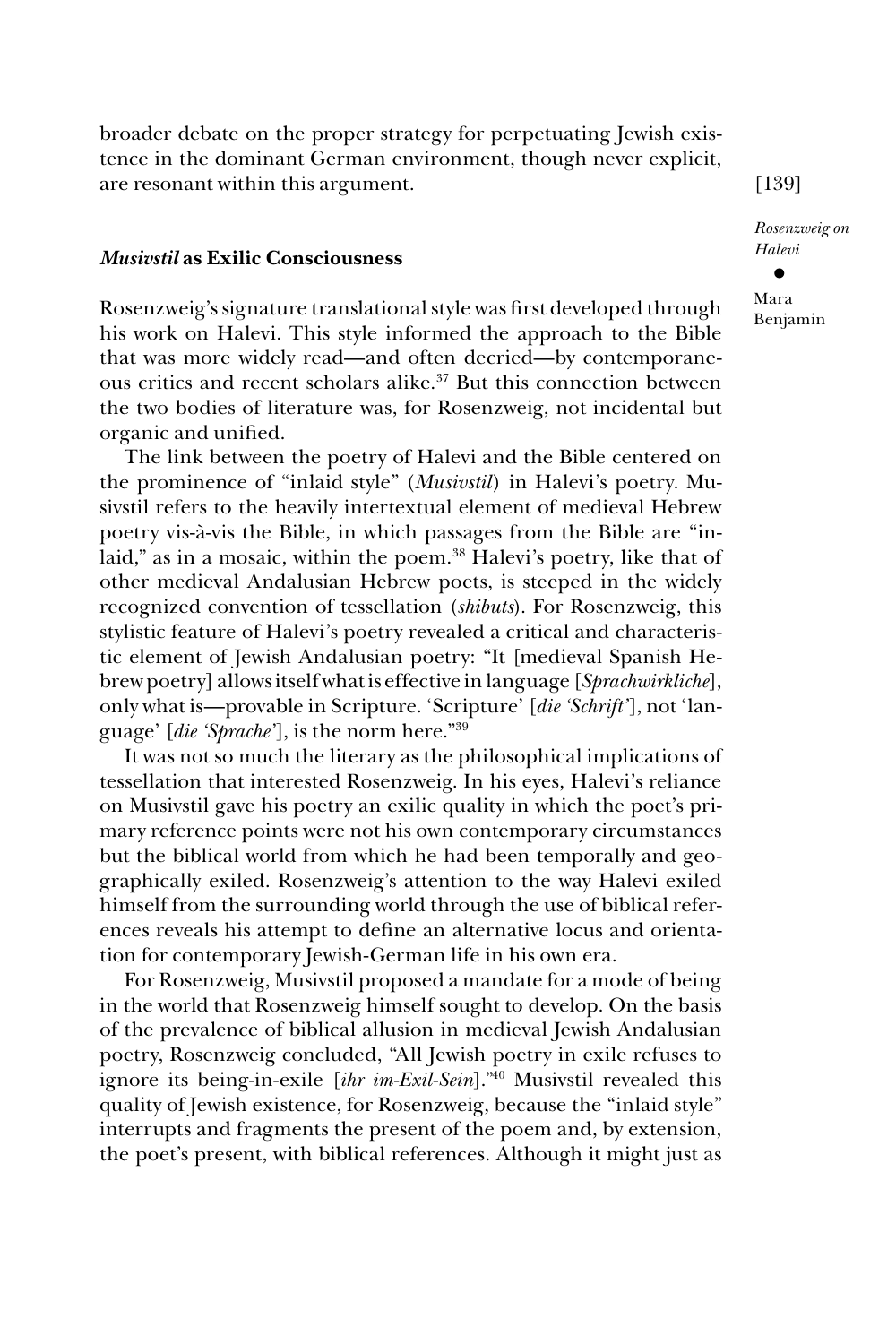easily be concluded that this form of intertextuality in fact assimilates the biblical past into the present and harmonizes it with the poet's post-biblical reality, Rosenzweig draws the opposite conclusion: Musivstil amounts to "exiling of the surrounding world" through "the constant pressure of the scriptures."41 Note here that, in Rosenzweig's conception, the Jewish poet participates in enacting this exile: he or she drives out the world so as to reside in the text. The task, Rosenzweig concludes, is not to end the exile but to preserve it; not to flourish in spite of it but to flourish because of it. Rosenzweig ignores the historical circumstances that resulted in exile as a condition and instead seizes on an exilic Jewish consciousness that, in his view, medieval poetry not only exhibits but actively creates:

This exiling of the surrounding world is achieved through the persistent presence of the scriptural word. With it, another [world] thrusts itself in front of the surrounding one and reduces the latter to an appearance, or more precisely, to a parable [*Gleichnis*]. Thus it is not that the scriptural word is drawn upon, in the manner of a parable, as an illustration of the life of the present, but exactly the opposite: events serve as an elucidation of the scriptural word and become the parable of it. Thus the relationship is exactly the opposite of what we imagine from the expression "inlaid style." . . . When a Jewish poet represents Christianity and Islam with Edom and Ishmael, he is not commenting on the present on the basis of scripture, but rather on scripture on the basis of the present.<sup>42</sup>

On the surface, this critical passage defines what Rosenzweig holds to be the essential characteristic of Hebrew medieval poetry: the use of scriptural allusions and metaphors to overtake the contemporary world, subordinating it to the world of the Bible. But the significance of this statement goes far beyond the scope of literary history. Rosenzweig proposes none other than an ideal relation between the world of ordinary language and ordinary historical time, on the one hand, and the world of biblical language and the mythical axes on which the biblical world turns, on the other. For Rosenzweig, Halevi achieved this ideal: his vocabulary was "essentially purely biblical," yet his poetry, like liturgy, transformed the words of the Bible into living speech, much as "a word that appears in daily prayer is familiar even if the concordance lists it as a *hapax legomenon*,"43 a word that appears only once in the biblical lexicon.

Rosenzweig saw the poet's achievement as that of quickening the biblical vocabulary with the breath of his own life and speech and thus turning it into an orientation in the world. By placing the words

[140]

Jewish Social Studies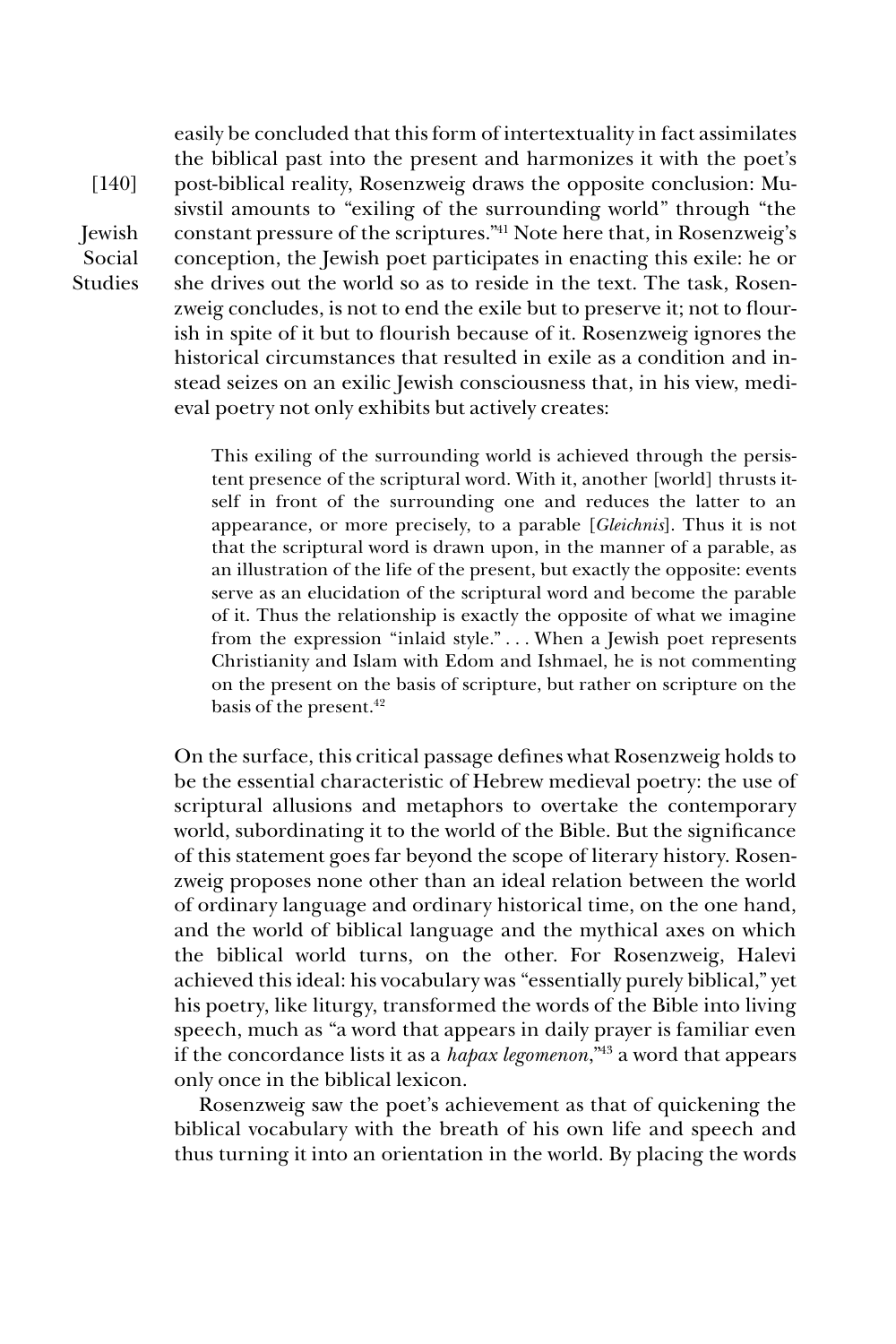of the Bible within the poetry of medieval Andalusia, Halevi had, in Rosenzweig's eyes, created not so much a synthesis as a form of resistance. Rosenzweig, in turn, aimed to give new life to Halevi's words in contemporary German and thus to set forth a model of Jewish exilic consciousness, in which he, like the poet, would resist incorporation or assimilation into the dominant cultural sphere by making the German foreign to itself (*das Deutsche umzufremden*). In doing so, Rosenzweig ironically conformed to the pattern of Weimar Jewish intellectuals who claimed to distance themselves from the very culture in which they were fully apart.<sup>44</sup>

# **The Scriptural Zion**

The scriptural, exilic consciousness that Rosenzweig attempted to forge with *Hymns and Poems* is illustrated most forcefully in how he addressed the question of home and homelessness. The relation of the poet and pilgrim to the Holy Land had been a focal point for interpreters of Halevi since the beginning of the Jewish Enlightenment, when the predominance of Zion-themed poems and Halevi's own biography served as lightning rods for questions of home, exile, diaspora, and acculturation. These nineteenth-century interpretations informed the contours of Rosenzweig's reading of Zion in Halevi. Yet Rosenzweig's novel, almost existentialist interpretation of "Zion" in the Halevi poems is entirely his own. Rosenzweig's commentary on the poems concerning Zion serves as a rich source for understanding how he aimed to excavate the scriptural layer of Halevi's poetry and rebuild it as an alternative locus for Jewish-German belonging. Moreover, Rosenzweig's notes on Zion both amplify and shift the tone of his better-known remarks in *The Star of Redemption* toward a concept of a "scriptural" Zion.

The poems in *Hymns and Poems* were organized around four subheadings: "God," "Soul," "People" (*Volk*), and "Zion."45 Besides the inclusion of the afterword and notes, Rosenzweig's edition differed in significant ways from previous German editions of Halevi's poetry. The loosely constructed, almost impressionist format and style Rosenzweig chose for the volume not only departed quite deliberately from Cohn's edition but also diverged from every printed collection of Halevi's poetry with which Rosenzweig was likely familiar, such as the editions edited by Samuel Luzzatto and by Heinrich Brody.<sup>46</sup> Yet its content was shaped in great measure by tensions inherited from a century of contradictory Jewish encounters with Halevi and what he seemed to represent, from the Enlightenment through Weimar.

[141]

*Rosenzweig on Halevi*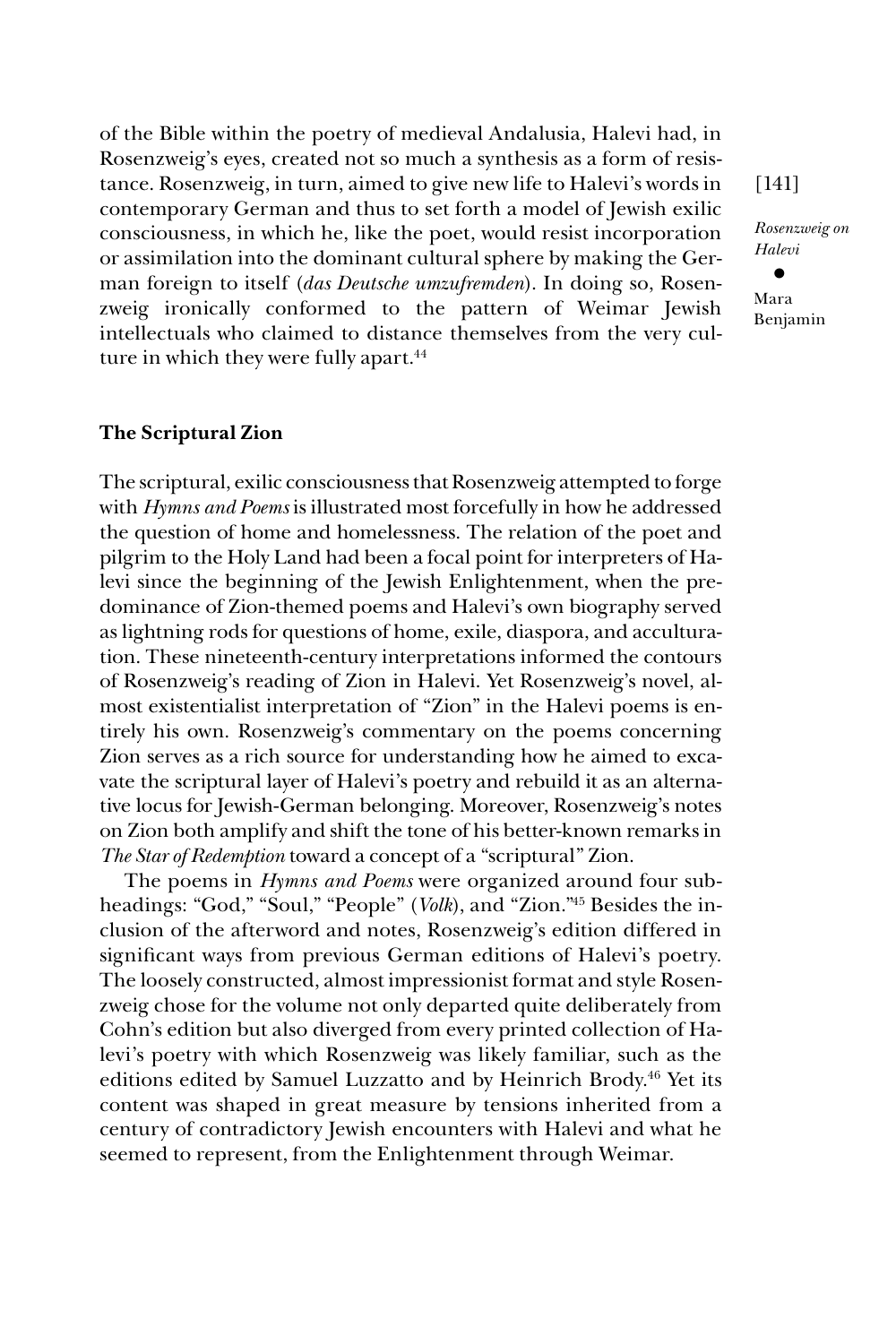[142]

Jewish Social Studies

Scholars who have studied the reception of Halevi have noted that a wide variety of post-Enlightenment readers found in him what they hoped to find.<sup>47</sup> This seems particularly true for appropriations of Halevi concerning social and political orientations toward, or away from, the "holy land." Throughout the nineteenth century, as Adam Shear has observed, a "'cosmopolitan' Halevi coexisted with a 'nationalistic' Halevi."48 For maskilic readers such as Luzzatto, Leopold Zunz, and others, Halevi was the paragon of a thriving diaspora Jew, whose cosmopolitan yet fiercely particularistic poetry represented the possibility of flourishing in two cultures at once. This "cosmopolitan" Halevi was identified with the "Golden Age" of Spain, an era idealized by German-Jewish maskilim as "a paradigmatic model of Jewish integration and acculturation."49 Maskilic interest led to the publication, for the first time, of collections of Halevi's poetic works (which had until then been known only via their inclusion in the daily and holiday prayer books of local communities).<sup>50</sup>

The "nationalist" Halevi, meanwhile, was favored as the Zionist movement took root in the nineteenth and early twentieth centuries. A resurgence of romantic nationalism attracted Jewish philosophers and activists to Halevi once again, but for different purposes from those that motivated the maskilim. For some Jewish intellectuals such as Isaac Breuer, Halevi's famous philosophical work, the *Kuzari*, became the focal point of interest during the 1920s as new justifications for Jewish particularity were sought out. David Myers has explained this philosophical interest in Halevi as "a form of dissent from the ideal of Enlightenment rationalism, whose celebrated prototype was Maimonides."51 Indeed, in the climate of deep disillusionment following the Great War, the *Kuzari*'s lack of emphasis on human reason in the schema of redemption resonated deeply among some Jewish religious thinkers. And turn-of-the-century Zionist thinkers found in the figure of Halevi himself, especially as pilgrim to the Holy Land, a source for their own efforts to make a Jewish homeland in Palestine a tangible reality. Halevi's image as a passionate defender of a particularist Jewish identity and the role of divine providence in Jewish history appealed to the Hibbat Tsiyon movement, whose poets glorified Halevi in their search for their own ideological predecessors.<sup>52</sup>

Rosenzweig's reading adds another layer to this complex history of interpretation. Like the maskilim, Rosenzweig embraced Halevi as a model of diasporic Jewish life. Like the romantic nationalists, Rosenzweig gravitated toward Halevi's unapologetically essentialist concept of Jewish peoplehood. And just as Zionist readers seized on Halevi's longing to make his home in Zion, Rosenzweig was drawn to the poet's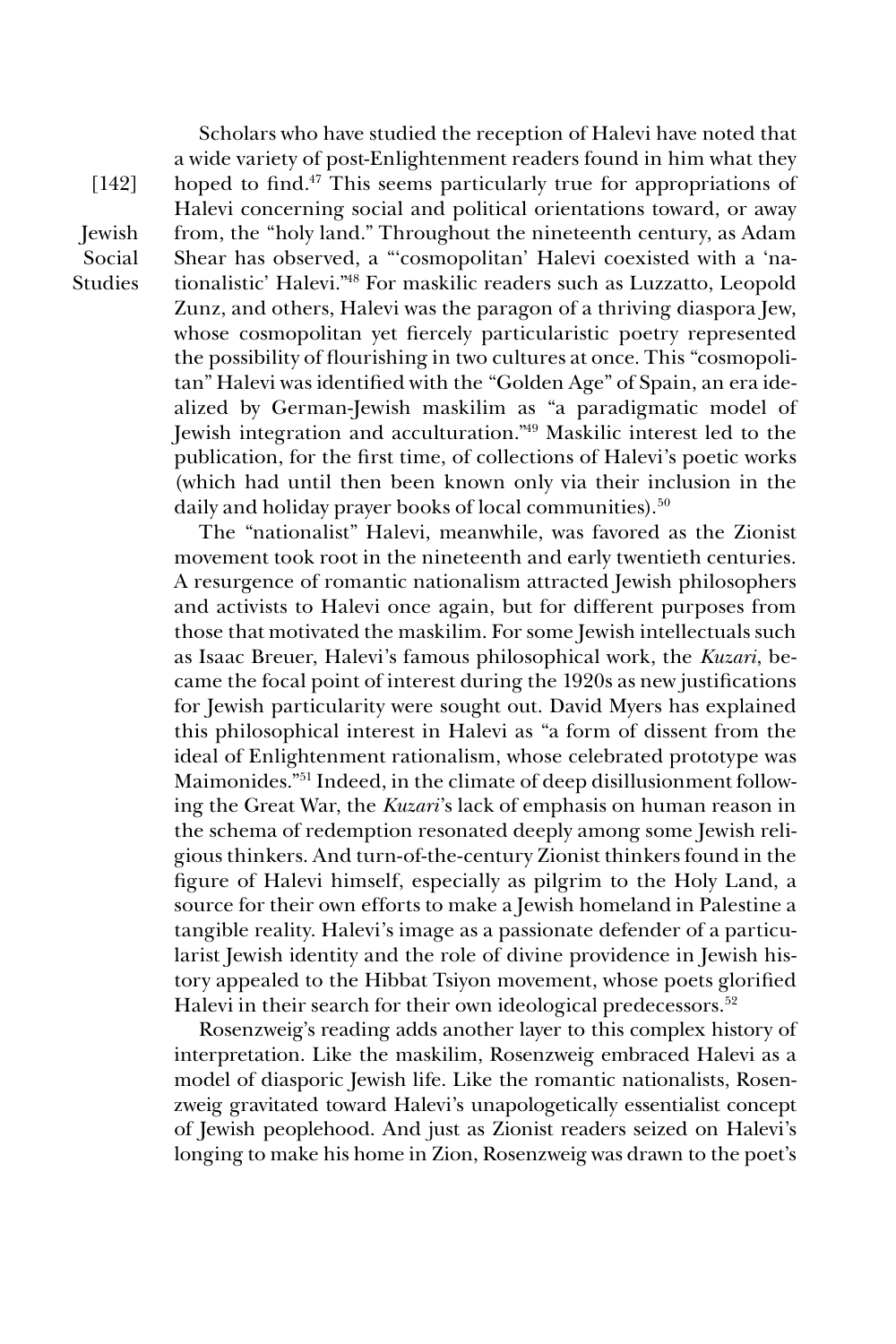story of pilgrimage to the holy land. Yet Rosenzweig's take on Halevi cannot be reduced to any of these readings. Rather, he saw in Halevi the model for the construction of a scriptural world, in which the words of the Hebrew Bible and Jewish liturgy would create a distinctive and textually oriented world within the diaspora. Nowhere does Rosenzweig's unique take on Halevi come into view as sharply as in his struggle to interpret the meaning of Zion.

The first several notes on the poems in the "Zion" section focus on the specifically future-oriented nature of the messianic hope for Zion. The note on the poem "The Good News" ("Die Frohe Botschaft")—Rosenzweig's chosen title is striking—focuses on Jewish messianic expectations and hopes, declaring, "For rightfully has [Halevi's] publisher Luzzatto assumed—Geiger's opposition and that of others has not convinced me—that it arose under the immediate influence of news about the appearance of a messianic pretender." The comment seeks to make clear that messianic hopes—even the hope in a false messiah—must be taken utterly seriously. Rosenzweig's point is not historical but metahistorical; continuing on, he writes that the expectation of the Messiah (*Erwartung des Messias*) is that "because of which and for the sake of which Judaism lives."53

A comparison to *Star* is instructive. Readers of that work will recall that Rosenzweig declared the Jewish people to be "the eternal people" who "bind creation as a whole to redemption while redemption is still to come."54 This group alone constitutes a "community of fate," a "redeemed community" that uniquely enacts the possibility of living "with God."55 The Jewish people's fundamental inability to have any territorial foothold in space and its existence outside of the history of the nations demonstrate this community's anticipatory enactment of redemption. In the Halevi book, elements of this view find greater elaboration and definition: *Star*'s emphasis on the Jewish people's unique manifestation or modeling of redemption is secondary to the people's longing for redemption, which now receives fuller accentuation. In *Hymns and Poems*, the Jews' exilic, diasporic condition is their eternal burden and *raison d'être*; Jewish expectation of the Messiah leads neither the Jews nor the world as a whole closer to the telos of history. (The Christians of *Star*, eternally "on the way" in their progression toward redemption, served to draw the world toward its *telos* in that work.) The note on the next poem, "The Calculation of Salvation,"56 confirms this observation. Rosenzweig focuses on the repeated despair of arriving at the calculated time of the Messiah's arrival and the renewed faith that comes in the wake of the deferral of redemption. His note suggests that Jews' continually potent yet unful[143]

*Rosenzweig on Halevi*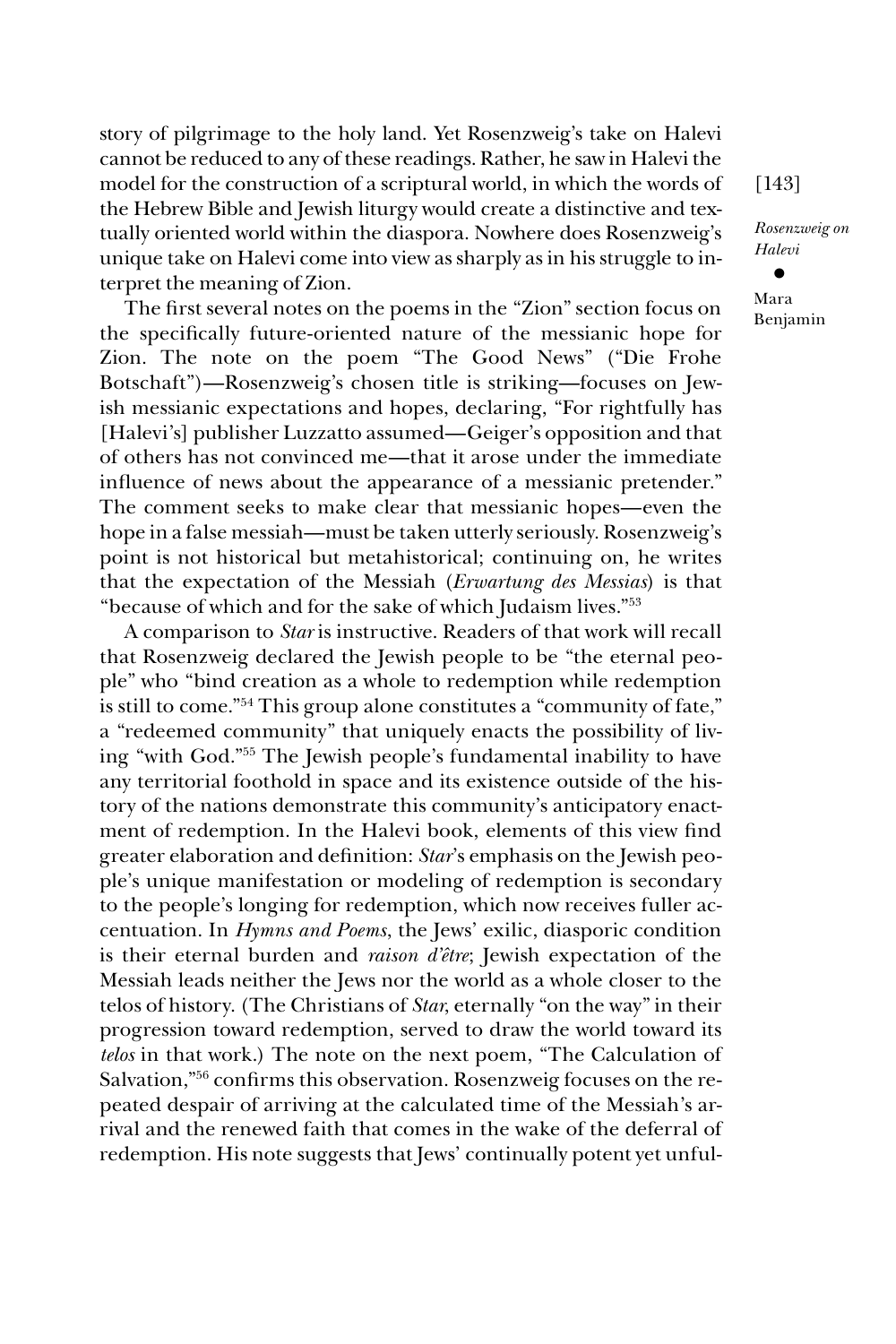filled hopes for the messiah's imminent arrival must *remain* unfulfilled in order for Judaism to retain its meaning.<sup>57</sup>

[144]

Jewish Social Studies

In the notes immediately following, Rosenzweig establishes a link between the Jews' eternally frustrated messianic expectations and the hope for Zion. Here again a comparison with *Star* is instructive. In that work, Rosenzweig wrote of the Jewish people, "The land is in the deepest sense theirs only as a land of its longing—a holy land."58 In his remarks on Halevi's poetry, the theme of longing and unattainability emerges once again, but the holy land is now tied explicitly to the Jewish scriptural and liturgical imagination and textual tradition. For instance, in his note on "In the Sanctuary" ("Elohai mishkenotekha yedidot"), Rosenzweig writes, "The longing for Zion of the Jewish people has never been merely the longing of those who toil for rest, but always also the desire for a higher life from a debased one."59 Zion, in other words, is the "higher form of life" that is longed for, yet unattainable. Yet if Zion is unrealizable as a worldly, geopolitical, national reality, it nonetheless can attain an altogether different yet visceral reality as it is conjured through words of the prayer book, in which the prophetic hope in Zion is alive. Rosenzweig writes that the liturgy of the Sabbath and holidays is recited at the time when "the prayers for earthly needs should be silent" (*die Bitten irdischer Bedürftigkeit schweigen sollen*). The liturgy for those days, which calls for God's grace to "return to Zion" and for the reestablishment of the Temple sacrifices, is the textual locus in which Zion truly comes to life. No less important, this liturgy is the temporal locus for the realization of Zion. We note here that Rosenzweig draws an opposition between Zion and the "earthly needs" of unhallowed daily life. It may thus be concluded that, for Rosenzweig, when these temporal needs are silenced—that is, when messianic time reigns—Zion emerges in full force.

This other-worldly role for Zion stands in direct opposition to the view of cultural and political Zionists for whom the biblical and prophetic call to Zion was to be answered by creating a territory for the very earthly needs of real people. For Rosenzweig, a territorial home in Zion was neither, as for Herzl, a practical answer to the perennial problem of antisemitism (a topic Rosenzweig rarely broached) $60$  nor, as for Ahad Ha-am, a solution to the spiritual fragmentation of the Jewish people. It was, rather, the "miracle" promised by the prophets as the time, not place, of messianic fulfillment. Rosenzweig writes, "For miracles remain ever out of reach when a 'where' seeks them. They want to be conjured with a 'when.'"61 Zion was, for Rosenzweig, just such a "miracle": conjured in time but not in space.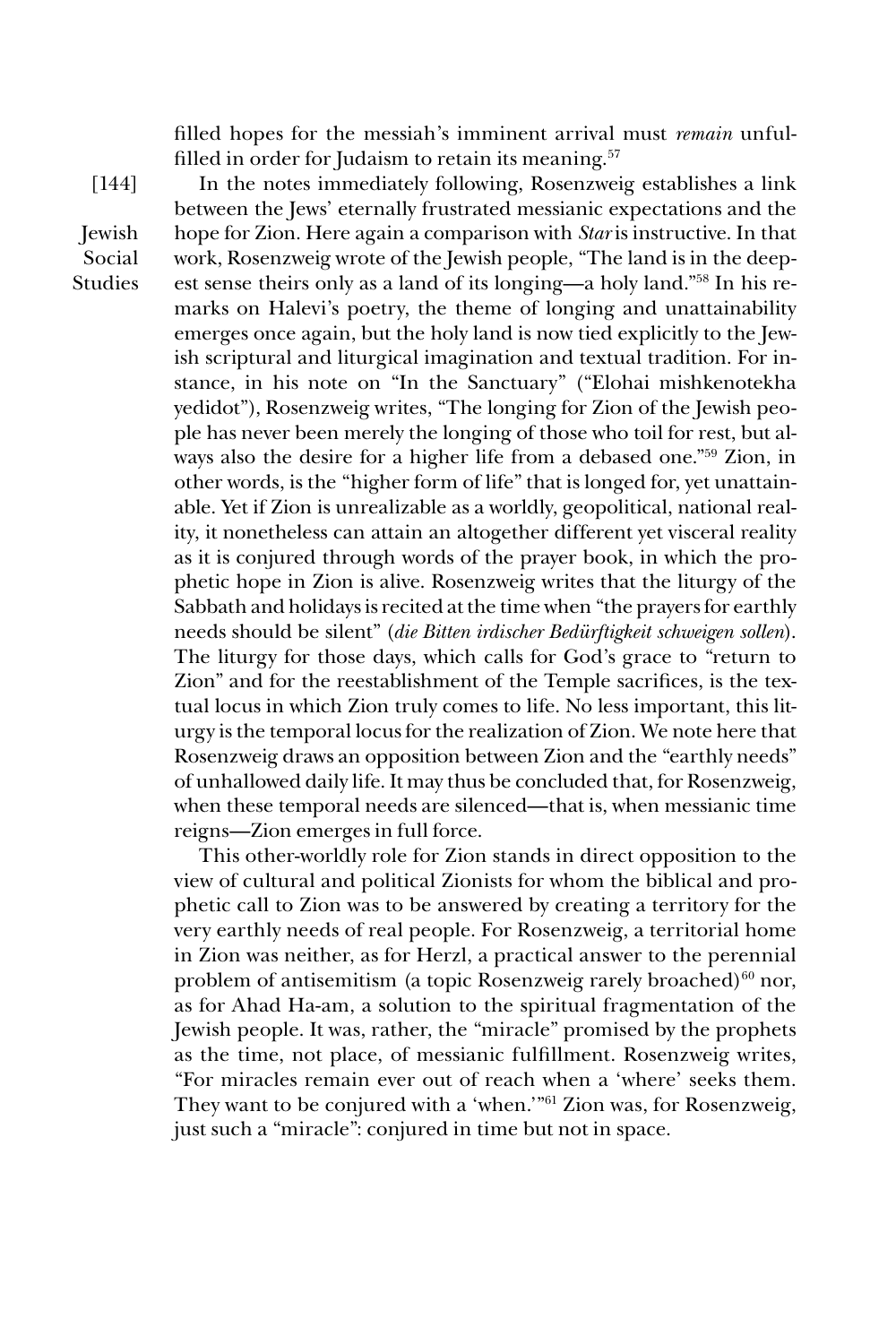## **Zion as Telos**

Given his reluctance to accord Zion a place in earthly space and historical time, the challenge before Rosenzweig was clear: how could he convincingly interpret the ardent expressions of longing for "Zion" that pervade Halevi's poetry? According to legend, Halevi's deep, personal yearning for the actual land associated with the biblical and prophetic writings led him to undertake a dangerous voyage to the holy land near the end of his life. In the famous story of his last days, Halevi arrived in Jerusalem in his old age only to be slain while beholding the gates of the city.

Historians have long agreed that Halevi died in Egypt, not at the gates of Jerusalem. But Rosenzweig was drawn to the legend nonetheless. In choosing to make it central to his interpretation of the poet and his end, Rosenzweig abandoned critical scholarship to follow instead a precedent set by the imagination of Jewish poets as diverse as Heinrich Heine and Micah Joseph Lebensohn, for whom Halevi's end claimed an integral place in their portrayals of him.62 Rosenzweig could not resist the lure of the legend. Yet he had to neutralize the claims of the "nationalists" for a Halevi made in the Zionist image, and in this endeavor he had to confront the pilgrim's longing for the actual place—the geographic, spatial Zion, rather than the merely imagined, temporalized Zion. To this end, Rosenzweig recast Halevi's ardent yearning for the earthly Zion into a longing for the end of both the poet's own personal history and the end of earthly time itself.

A revealing line in Rosenzweig's commentary suggests how he accomplished this feat. He writes, "The poet, as did many thousands in later centuries, takes the wish to die in Jerusalem with personal seriousness."63 Rosenzweig chose his words with care: Halevi did not wish to *live* but rather to *die* in Jerusalem. In a parallel to the messianic telos that awaits the Jewish people at the end of time, Rosenzweig imbricates Zion with the poet's personal death and expectation of it.

The emphasis on death as the apex of the journey to the holy land pervades this section. In making his journey, Rosenzweig writes, Halevi "gives up on a world that is living to him" out of his "longing for the living God."64 The "final goal" of his journey, in Rosenzweig's view, was "the grave in the holy earth."65 In Rosenzweig's retelling, Halevi was determined to survive and persist in his life until he reached his destination, but, on his arrival, his death in the holy land occurred immediately. On a narrative level, Halevi's death *had* to occur, for Rosenzweig, upon beholding the vision of Jerusalem: the

[145]

*Rosenzweig on Halevi*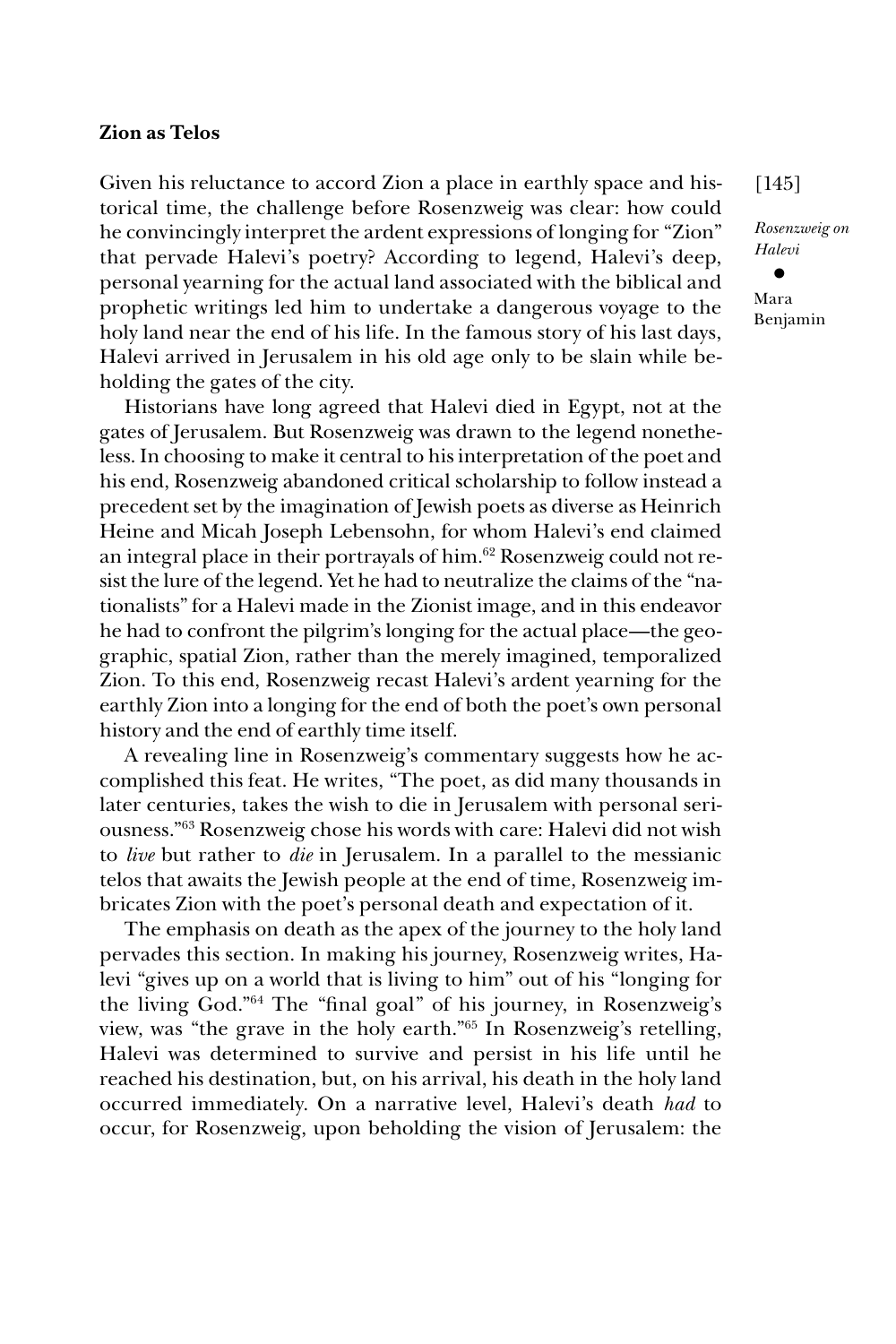longing that gave the plot its dramatic tension was resolved and thus the protagonist was rendered superfluous.

[146]

Jewish Social Studies

This theme reaches its apex in the final comment on the last poem in the volume, where Rosenzweig underscores the necessity of the journey to Jerusalem as culminating in death, not life. The comment on the poem entitled "Ode to Zion" (Halevi's famous "Tsiyon halo tishali," included in the liturgy for Tisha b'Av) expresses this certitude, closing the volume with the following words:

One is used to dismissing as a legend the story that Yehudah Halevi—at the goal of his pilgrimage, in view of the holy city—was slain by an Arab with this song on his lips. It is one, without a doubt. But there is still less doubt that the story could not have been much different. This poem must have accompanied the one who composed it into his hour of death. It does not leave room for anything else.<sup>66</sup>

Rosenzweig's book has no use for Halevi's biography until the very last page: the volume meets its end as Halevi meets his. But the final note resounds not only with death but also with Zion and the inextricable connection between them. Zion, like the messianic era it stands for, remains reachable only at the point of death or in death, an imagined future that always eludes while orienting the present. In Rosenzweig's view, "Zion," like the final poem composed in its honor, "does not leave room" for anything but the hour of death.

The culmination of *Hymns and Poems* in death had clear personal and existential resonance for Rosenzweig. He embarked on the project of translating the poems from Halevi's Diwan not long after he received a diagnosis of amyotrophic lateral sclerosis and was told he would not survive the year. In the face of this dire news, Rosenzweig dove into his work on Halevi with great enthusiasm. Although he lived seven years more with the progressively debilitating condition, a consciousness of imminent mortality suffuses the commentary on Halevi that Rosenzweig produced.<sup>67</sup>

It would be a gross simplification, however, to reduce Rosenzweig's insistence on death as the telos, and not merely the end, of life to his confrontation with his own mortality. The solution he arrived at—Zion as the permissible object of collective orientation but the impossible goal of political activity—forms its own "poetics of exile," to use the term favored by Sidra DeKoven Ezrahi.<sup>68</sup> Ezrahi claims that twentiethcentury Jewish literature is marked by a deep ambivalence toward the fulfillment of the longing for the holy land. This ambivalence expresses itself through a "diasporic consciousness" that suffuses both pre- and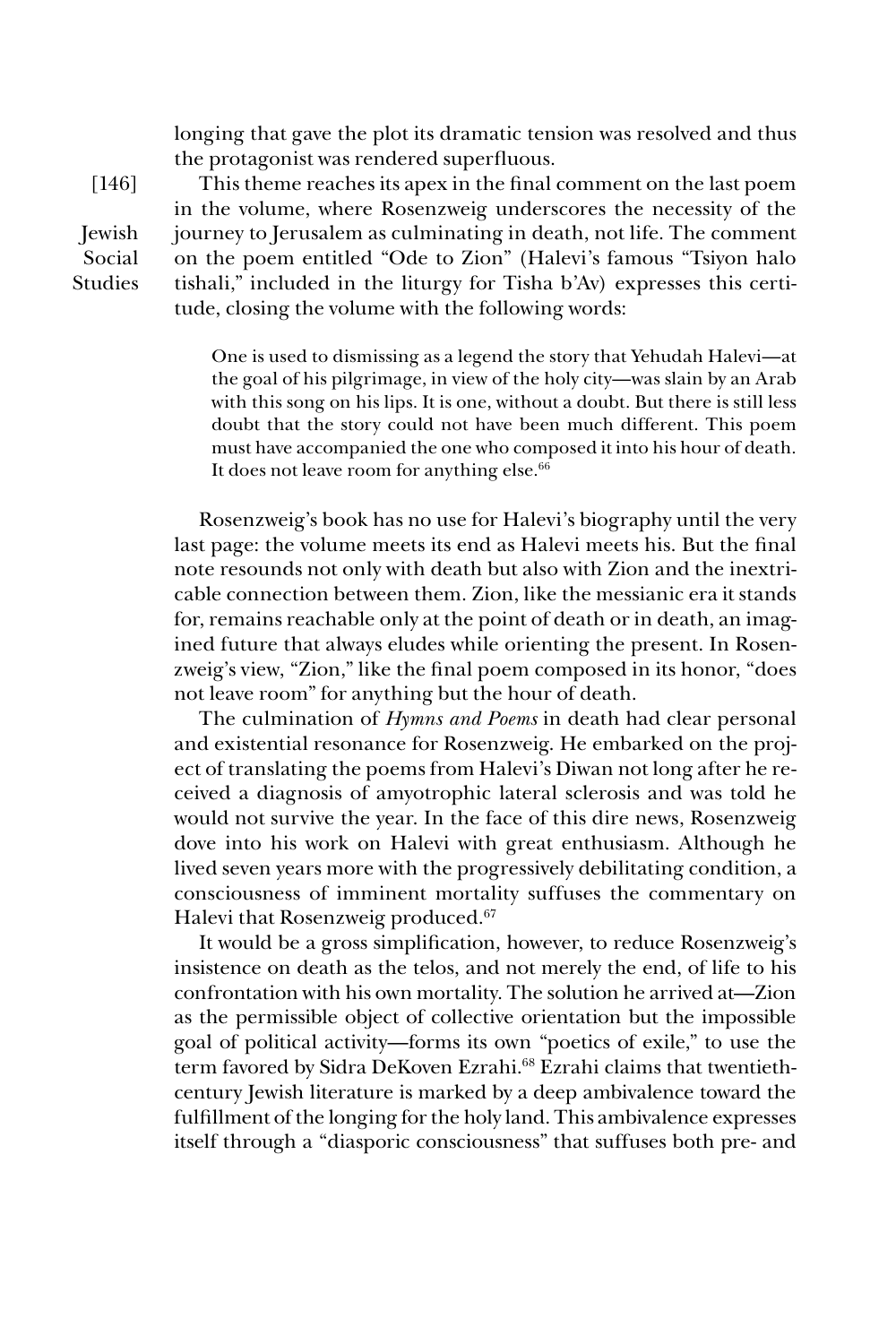postwar European Jewish literature. From Sholem Aleichem to Paul Celan and even to Philip Roth, an orientation toward Zion, the holy land, and finally the State of Israel itself contends with a profound rejection of the possibility of ever finding a home in this world.

This is precisely the paradoxical impulse toward Zion that animates Rosenzweig's *Hymns and Poems*. His allegiance was to the Zion of song, lament, and supplication; to Zion as individual, communal, and cosmic telos. Though he had little interest in Zion*ism*, Rosenzweig engaged the Zion of the biblical and liturgical imagination. $69$  He aimed to rekindle the diasporic meaning of Zion by insisting that only by longing for the Zion of the scriptural text could the truly utopian (literally, "nowhere") meaning of the place be fulfilled. Rosenzweig's interpretation and appropriation of Halevi thus marks this volume as the expression of a unique diaspora consciousness.

In the course of time, Rosenzweig softened his position on Zionism yet further. Calling himself a "non-Zionist," he neither opposed the creation of a cultural, political, and economic center in Palestine nor endorsed it. In a remarkable exchange of letters in 1927, Rosenzweig publicly criticized his interlocutor, Benno Jacob, for trivializing the Jewish hope in the Messiah and severing this hope completely from the activities of settlers in Palestine.<sup>70</sup> In the correspondence between the two, subsequently published in *Der Jude* in 1928 as "Letters of a Non-Zionist to an Anti-Zionist," Rosenzweig declared that he did "not begrudge contemporary Palestine its 'factories and highways,'"71 and he admitted that he was "impressed" by the closing of shops in Tel Aviv on the Sabbath.72 The prophets, he declared, spoke about "an *earthly* Zion of the future. . . . The eternity that we Jews mean lies not in the indefinite future, but in the 'soon, in our days.' What comes only in eternity . . . comes not at all."73 And though Rosenzweig could not himself believe in the imminence of this future, or in the building of a territorial land as a means to it, he greatly admired this belief in others and held that a messianic yet "earthly" Zion was the true meaning of the biblical promise. Even if one did not believe that this promise would be realized within one's lifetime, he held, it was nonetheless a duty to pray that it would arrive tomorrow. A letter to Jacob states this position unequivocally:

I cannot say exactly how I think of the messianic future. But that is hardly counter-evidence. When it is time, the details will emerge. I am not naïve enough to be able to imagine the occurrence of peace among nations and groups without a radical recreation of human nature, one that is, viewed from today, incredible. *That I have a belief in such a future I*  [147]

*Rosenzweig on Halevi*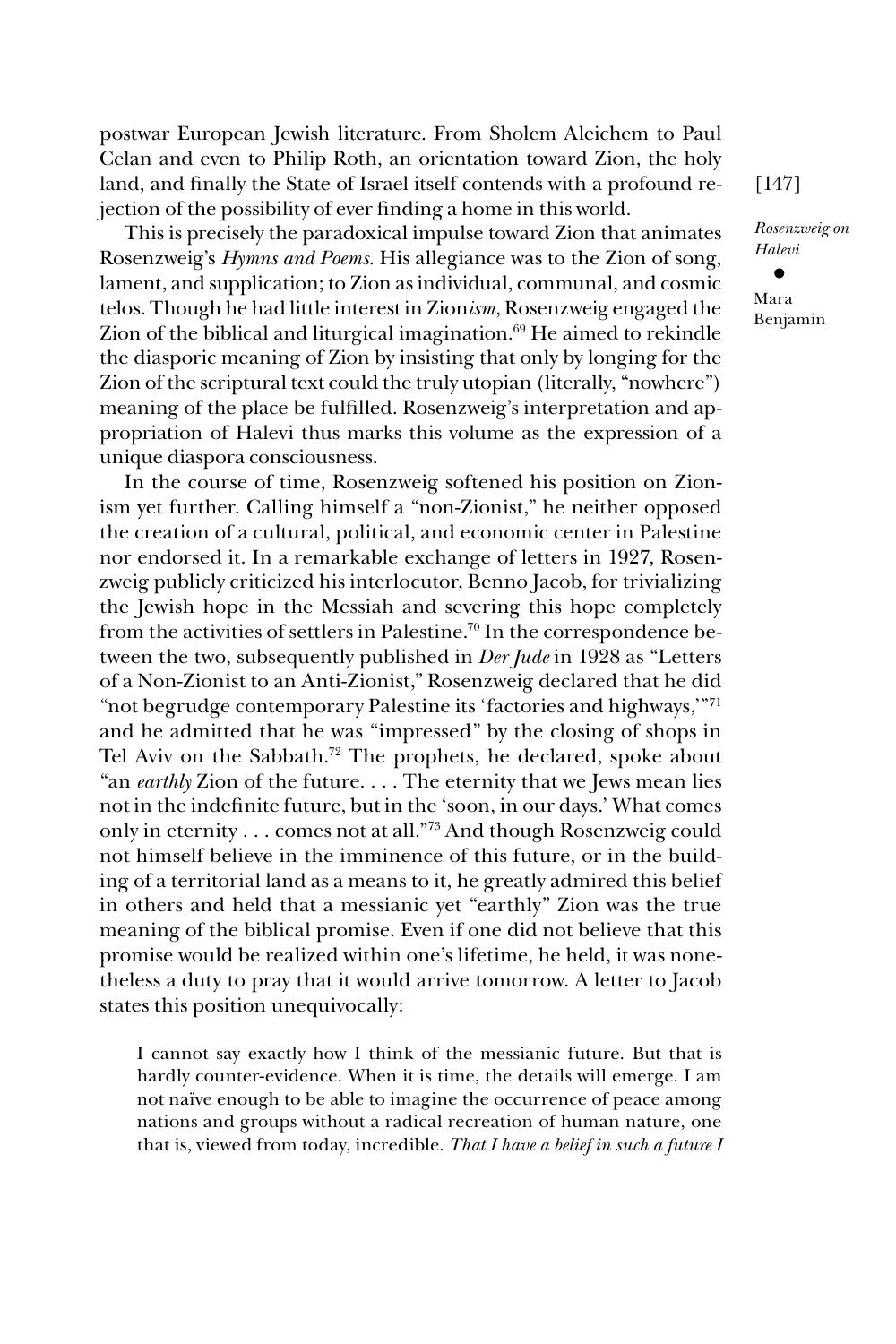*owe to the siddur* [Sabbath prayer book] *and mahzor* [holiday prayer book]. *I cannot expunge Zion from this belief*. 74

[148]

Jewish Social Studies The "Zion" section of the Halevi volume is Rosenzweig's most developed and nuanced elaboration of this declaration. It served as the site in which exilic consciousness and scriptural thinking met; together, they became the foundation for a new type of Jewish orientation in the world.

## **Conclusion**

Rosenzweig's most sympathetic readers responded to his effort to create a new Jewish language, drawn from the textual sources of antiquity, in German. In her laudatory review of *Sixty Hymns and Poems of Yehudah Halevi*, published in the *Frankfurter Zeitung* in October 1924, the journalist and essayist Margarete Susman argued that the success of the volume rested on Rosenzweig's overall conception of language. The experiment in "making the German foreign" was successful, she concluded: the poems "are German—totally and only German—but it is a German that we didn't know before," Susman wrote. For all the similarities to the experimental, high-modernist poetry of Stefan George—to which frequent comparisons were made by reviewers of the Halevi book and by Rosenzweig himself—Susman argued that Rosenzweig's work contained something that George's lacked: "the expression of an objectivity and breadth of the religious realm . . . which announces itself in ever new forms." This was accomplished, in her view, by virtue of the fact that the translation had "immediately created its own language." Susman continued,

When [Rosenzweig] says in his *Star of Redemption*: "Language is truly the wedding-gift [*Morgengabe*] of God to humanity," it is so, as if he had wanted to bring out his conviction clearly in the translation of these songs. . . . We will feel in these powerful melodies both voices, the one of the "once" and that of now, clasped directly together. Visions of biblical power find their form in newly forged words.75

This, for Rosenzweig, was surely the highest praise that could have been bestowed on him.76 Susman's enthusiastic response to the Halevi translation signaled the success, at least among like-minded readers, of his concept: the creation of a new German language, oriented toward the Hebrew of the Bible, which could provide the building blocks of a Jewish home that would exist on the page, in the word, in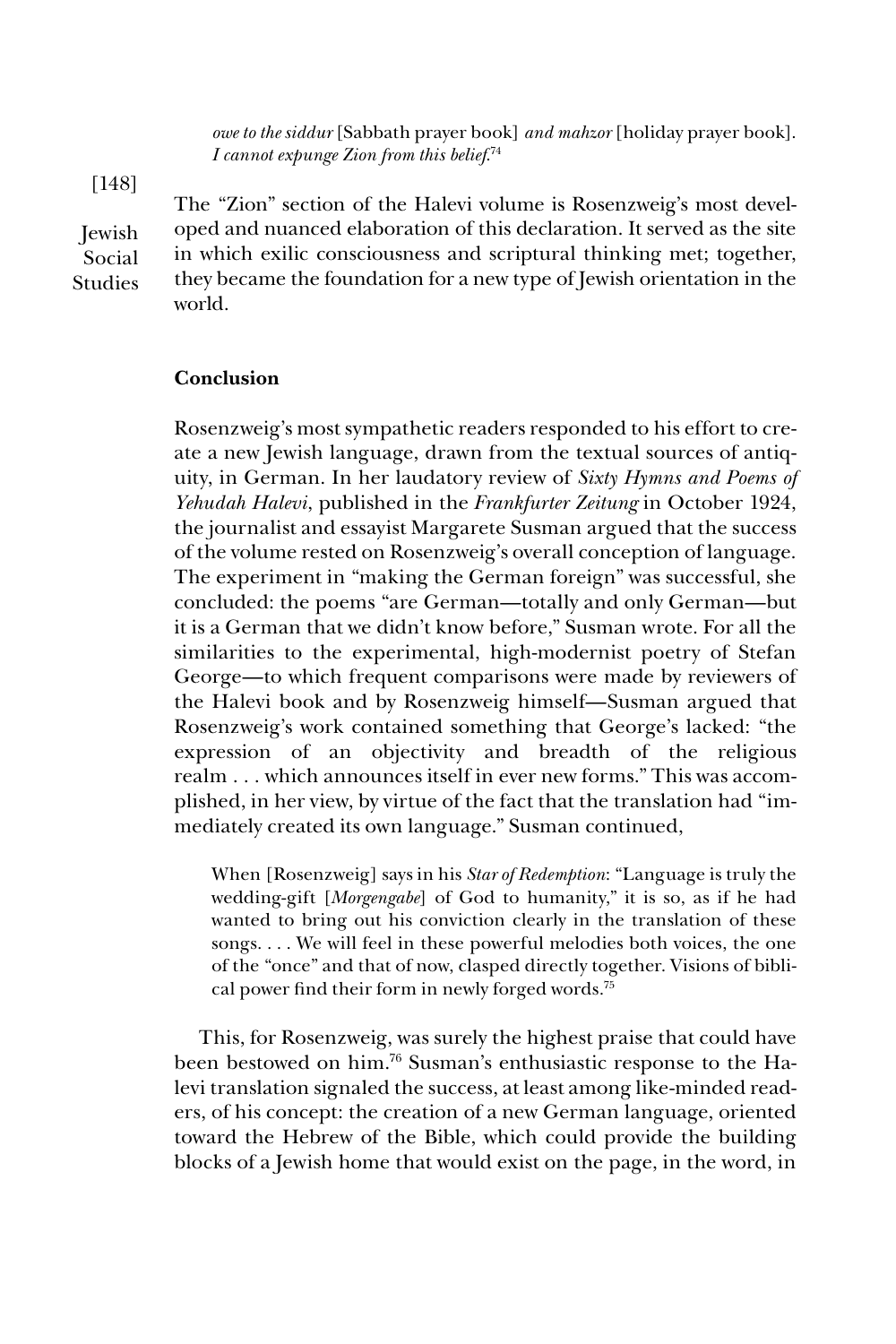speech. This new German linguistic realm would be, in addition, an *unheimlich* home, foreign to the wider German society and at the same time home to Jews for perhaps the first time since the advent of modernity in Germany.<sup>77</sup> Halevi's poetry provided the model for the endeavor that was paralleled in Rosenzweig's leadership of the Lehrhaus and that would ultimately continue in the translation of the Bible into German. It was an attempt to fashion a distinctive Jewish language out of the past in order to express both the longings for and the belonging to a home in exile.

[149]

*Rosenzweig on Halevi* 

• Mara Benjamin

### **Notes**

I would like to thank the readers and conversation partners who helped me prepare this article for publication: Arnold Eisen, Peter Gordon, Charlotte Fonrobert, Noam Pianko, Vered Shemtov, Steven J. Zipperstein, Miryam Kabakov, and the anonymous reviewers for *Jewish Social Studies*. Unless otherwise indicated, all translations from foreign-language sources are mine.

- 1 Letter 843 (Jan. 12, 1923) to Joseph Prager, in Franz Rosenzweig, *Gesammelte Schriften I: Briefe und Tagebücher*, 2 vols. (Haag, 1979), 2: 878.
- 2 Emil Bernhard Cohn, *Ein Diwan [von] Jehuda Halevi, Übertragen und mit einem Lebensbild versehen von Emil Bernhard [Cohn]* (Berlin, 1920).
- 3 Franz Rosenzweig, *Sechzig Hymnen und Gedichte des Jehuda Halevis* (Konstanz, 1924). The second edition was published three years later as Franz Rosenzweig, *Zweiundneunzig Hymnen und Gedichte des Jehuda Halevis* (Berlin, 1927).
- 4 The principal exception is Barbara E. Galli, *Franz Rosenzweig and Jehuda Halevi: Translating, Translations, and Translators* (Montreal, 1995). A second translation into English was published as Franz Rosenzweig, *Ninety-Two Poems and Hymns of Yehuda Halevi*, ed. Richard Cohen, trans. Thomas A. Kovach, Eva Jospe, and Gilya Gerda Schmidt (Albany, N.Y., 2000). See also Michael Oppenheim, "The Halevi Book," *Modern Judaism* 19, no. 1 (1999).
- 5 After Rosenzweig's death in 1929, Buber continued to translate the remainder of the Bible, completing the project in 1961.
- 6 See Letter 421 (Aug. 21, 1917) to Trudi Oppenheim, in Rosenzweig, *Gesammelte Schriften I*, 1: 432. Ellipses and emphasis in original.
- 7 Letter 1245 (June 5, 1929) in ibid., 2: 1216. Halevi's patronymic was ben Shmuel. Rosenzweig's father's Hebrew name was Samuel, as was Halevi's father's name; his own Hebrew name was Levi. Rosenzweig here builds on the tradition of naming a son after a deceased grandfather; his logic is that Judah (which means "lion") is the true equivalent of Louis — not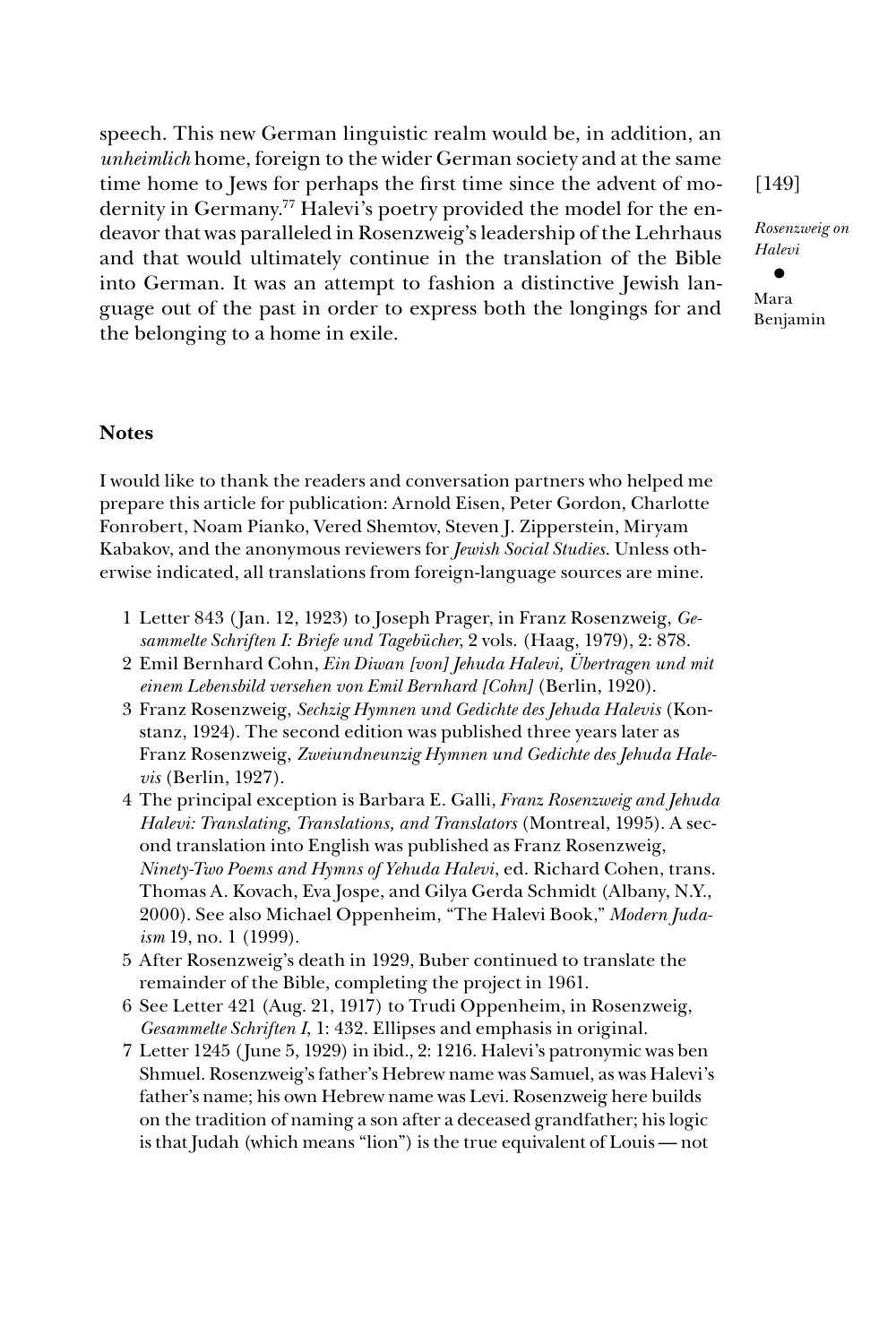|                | Levi, which is the Hebrew name Franz was given. Although he was not a<br>Levite (a descendent of the ancient cast of Temple caretakers known |
|----------------|----------------------------------------------------------------------------------------------------------------------------------------------|
| $[150]$        | until today by the added name "haLevi" [the Levite]), Rosenzweig adds                                                                        |
|                | the Hebrew name he was given to the name he "should have" been given.                                                                        |
|                | Since his grandfather's name was Louis, his "proper" or rightful name,                                                                       |
| Jewish         | Rosenzweig argued, was Yehudah ben Shmuel haLevi.                                                                                            |
| Social         | 8 Letter 841 (Dec. 20, 1922) to Buber, in ibid., 2: 875.                                                                                     |
| <b>Studies</b> | 9 Letter 941 (June 17, 1924) to Buber, in ibid., 2: 973.                                                                                     |
|                | 10 Letter 900 (Jan. 8, 1924) to Buber, in ibid., 2: 938.                                                                                     |
|                | 11 I thank Peter Gordon for his insight about the resemblance to the orga-                                                                   |
|                | nization of the Talmud page.                                                                                                                 |
|                | 12 "Yonat rehokim," in Dov Jarden, ed., Shirei ha-kodesh le-rabi Yehudah ha-                                                                 |
|                | Levi: Al pi kitvei yad u-defusim, im perush, mekorot u-makbilot, mavo, mafte-                                                                |
|                | hot, milon u-bibliyografyah (Jerusalem, 1978), 764.                                                                                          |
|                | 13 Letter 858 (Mar. 1923) to Martin Buber, in Rosenzweig, <i>Gesammelte</i>                                                                  |
|                | <i>Schriften I</i> , 2: 900–901.                                                                                                             |
|                | 14 Robert Alter, Necessary Angels: Tradition and Modernity in Kafka, Benja-                                                                  |
|                | min, and Scholem (Cambridge, Mass., 1991), 105.                                                                                              |
|                | 15 Peter Gordon discusses this phenomenon in relation to the Bible trans-                                                                    |
|                | lation in his Rosenzweig and Heidegger: Between Judaism and German Phi-                                                                      |
|                | losophy (Berkeley, 2003).                                                                                                                    |
|                | 16 Rosenzweig's cryptic explanation for his choice to emphasize the "reli-                                                                   |
|                | gious" or liturgical poems is found in Franz Rosenzweig, Gesammelte                                                                          |
|                | Schriften IV, vol. 1, Sprachdenken im Übersezten: Jehuda Halevi. Fünfund-                                                                    |
|                | neunzig Hymnen und Gedichte, Deutsch und Hebräisch, 3rd ed. (The                                                                             |
|                | Hague, 1983), 15, and Galli, Rosenzweig and Halevi, 182.                                                                                     |
|                | 17 For a detailed discussion of Rosenzweig's antihistoricism, see David                                                                      |
|                | Myers, Resisting History: Historicism and Its Discontents in German-Jewish                                                                   |
|                | <i>Thought</i> (Princeton, 2004).                                                                                                            |
|                | 18 On German-Jewish hermeneutics in the early twentieth century, see                                                                         |
|                | Steven Kepnes, The Text as Thou: Martin Buber's Dialogical Hermeneutics                                                                      |
|                | and Narrative Theology (Bloomington, Ind., 1992).                                                                                            |
|                | 19 See Friedrich Nietzsche, "On the Use and Disadvantage of History for                                                                      |
|                | Life," in Untimely Meditations: Cambridge Texts in the History of Philosophy                                                                 |
|                | (New York, 1997).                                                                                                                            |
|                | 20 Franz Rosenzweig, <i>Der Tischdank</i> (Berlin, 1920).                                                                                    |
|                | 21 Letter 621 (Jan. 13, 1920) to Edith Hahn, in Rosenzweig, Gesammelte                                                                       |
|                | Schriften I, 2: 659.                                                                                                                         |
|                | 22 Franz Rosenzweig, On Jewish Learning (New York, 1965).                                                                                    |
|                | 23 For further analysis of "The Builders," see Arnold M. Eisen, Rethinking                                                                   |
|                | Modern Judaism: Ritual, Commandment, Community (Chicago, 1998), chap. 7.                                                                     |
|                | 24 Franz Rosenzweig, "The New Thinking," in Philosophical and Theological                                                                    |
|                | Writings, ed. Paul W. Franks and Michael L. Morgan (Indianapolis,                                                                            |
|                | 2000), 131.                                                                                                                                  |
|                | 25 Letter 849 (Feb. 4, 1923) to Martin Buber, in Rosenzweig, Gesammelte                                                                      |
|                | <i>Schriften I, 2:659.</i>                                                                                                                   |
|                |                                                                                                                                              |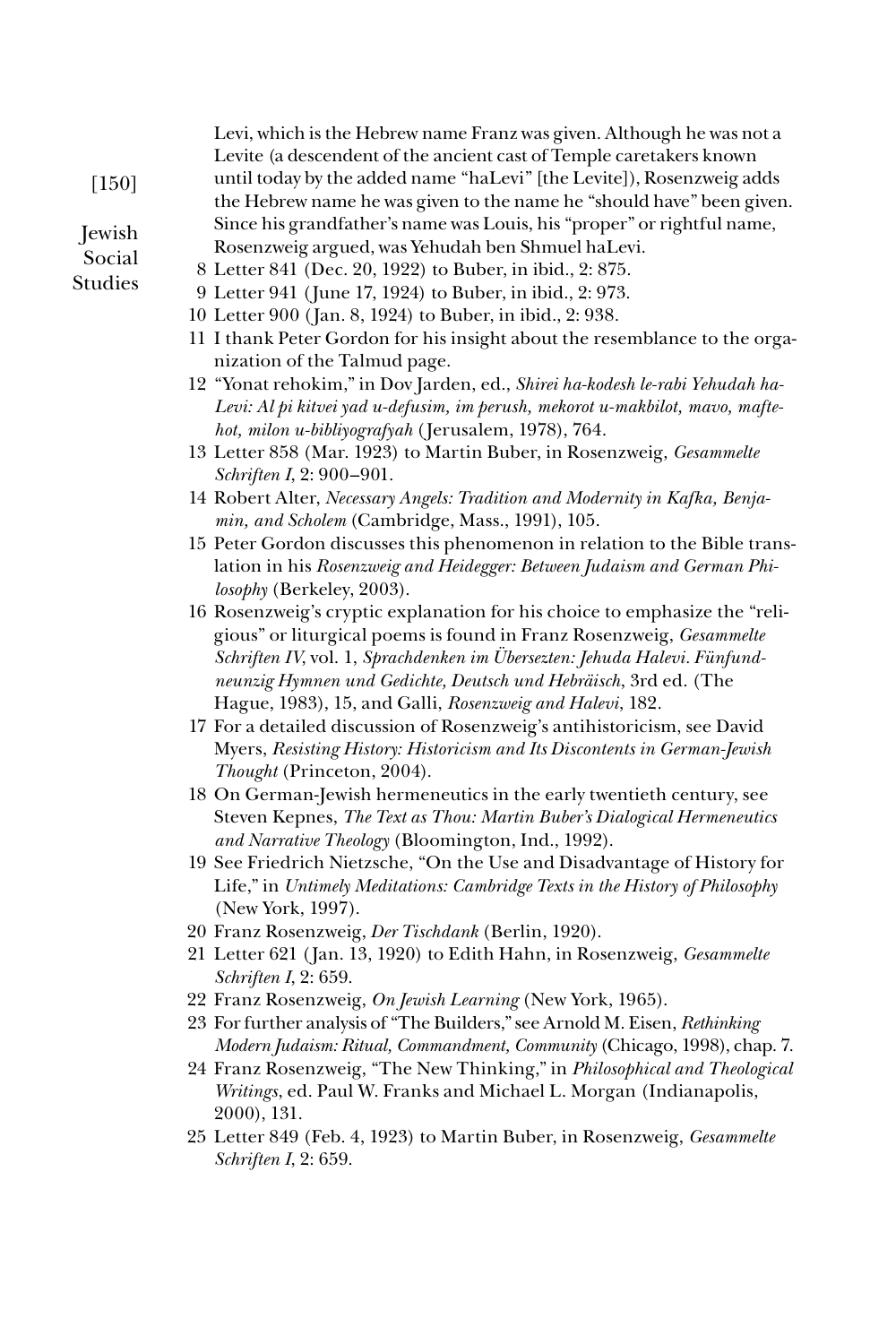- 26 See Rosenzweig's comments on this concept in his "Die Schrift und Luther," in *Die Schrift und ihre Verdeutschung*, ed. Martin Buber (Berlin, 1936), 53, and his "Scripture and Luther," in *Scripture and Translation*, ed. Lawrence Rosenwald and Everett Fox (Bloomington, Ind., 1994), 49. I discuss this concept at length in "Franz Rosenzweig and Scripture" (Ph.D. diss., Stanford University, 2005), chap. 3.
- 27 See Amir Eshel, "Von Kafka Bis Celan: Deutsch-Jüdische Schriftsteller und ihr Verhaältnis zum Hebraïschen und Jiddischen," in *Jüdische Sprachen in deutscher Umwelt: Hebräisch und Jiddisch von der Aufklärung bis ins 20. Jahrhundert*, ed. Michael Brenner (Göttingen, 2002), 96–97.
- 28 See Siegfried Kracauer, "The Bible in German," in *The Mass Ornament*, ed. Thomas Levin (Cambridge, Mass., 1995), and Ernest Rubinstein, *An Episode of Jewish Romanticism: Franz Rosenzweig's "The Star of Redemption"* (Albany, N.Y., 1999). On modernism in Rosenzweig, see Zachary Braiterman, *The Shape of Revelation: Aesthetics and Modern Jewish Thought* (Stanford, 2007), and Gordon, *Rosenzweig and Heidegger*.
- 29 Rosenzweig is referring to the poem "Yah shimkha aromemekha," in Jarden, ed., *Shirei ha-kodesh*, 30. See Rosenzweig, *Gesammelte Schriften IV*, 1: 22, and Galli, *Rosenzweig and Halevi*, 10–11.
- 30 Rosenzweig, *Gesammelte Schriften IV*, 1: 25; Galli, *Rosenzweig and Halevi*, 185.
- 31 Galli, *Rosenzweig and Halevi*, 251; Rosenzweig, *Gesammelte Schriften IV*, 1: 181.
- 32 Buber and Rosenzweig attributed significance and intentionality to these repetitions without ever making explicit claims about the authorship of the Bible. For their attempt to negotiate this issue, see the chapter "Naïve Narrative in a Disenchanted Age: Rosenzweig on Scripture, 1925–1929," in Benjamin, "Franz Rosenzweig and Scripture."
- 33 Letter 1154 (May 30, 1927) to Trudi Oppenheim, in Rosenzweig, *Gesammelte Schriften I*, 2: 1153. See also Letter 1173 (Sept. 2, 1927) to Martin Buber, in ibid., 2: 1171.
- 34 For "archaic modernism" in the Bible translation, see Gordon, *Rosenzweig and Heidegger*. For other treatments of the aesthetics and philosophy of the Bible translation, see Martin Jay, "Politics of Translation: Siegfried Kracauer and Walter Benjamin on the Buber-Rosenzweig Bible," *Leo Baeck Institute Year Book* 21 (1976), and Leora Batnitzky, *Idolatry and Representation: The Thought of Franz Rosenzweig Reconsidered* (Princeton, 2000).
- 35 Galli, *Rosenzweig and Halevi*, 169–70; Rosenzweig, *Gesammelte Schriften IV*, 1: 2.
- 36 Martin Buber and Franz Rosenzweig, *Die Schrift und ihre Verdeutschung* (Berlin, 1936). Translation published as Martin Buber and Franz Rosenzweig, *Scripture and Translation*, ed. and trans. Lawrence Rosenwald and Everett Fox (Bloomington, Ind., 1994).
- 37 Rosenzweig's approach to translating the Bible has been discussed at length in Batnitzky, *Idolatry and Representation*; Jay, "Politics of Translation"; and Gordon, *Rosenzweig and Heidegger*.

[151]

*Rosenzweig on Halevi*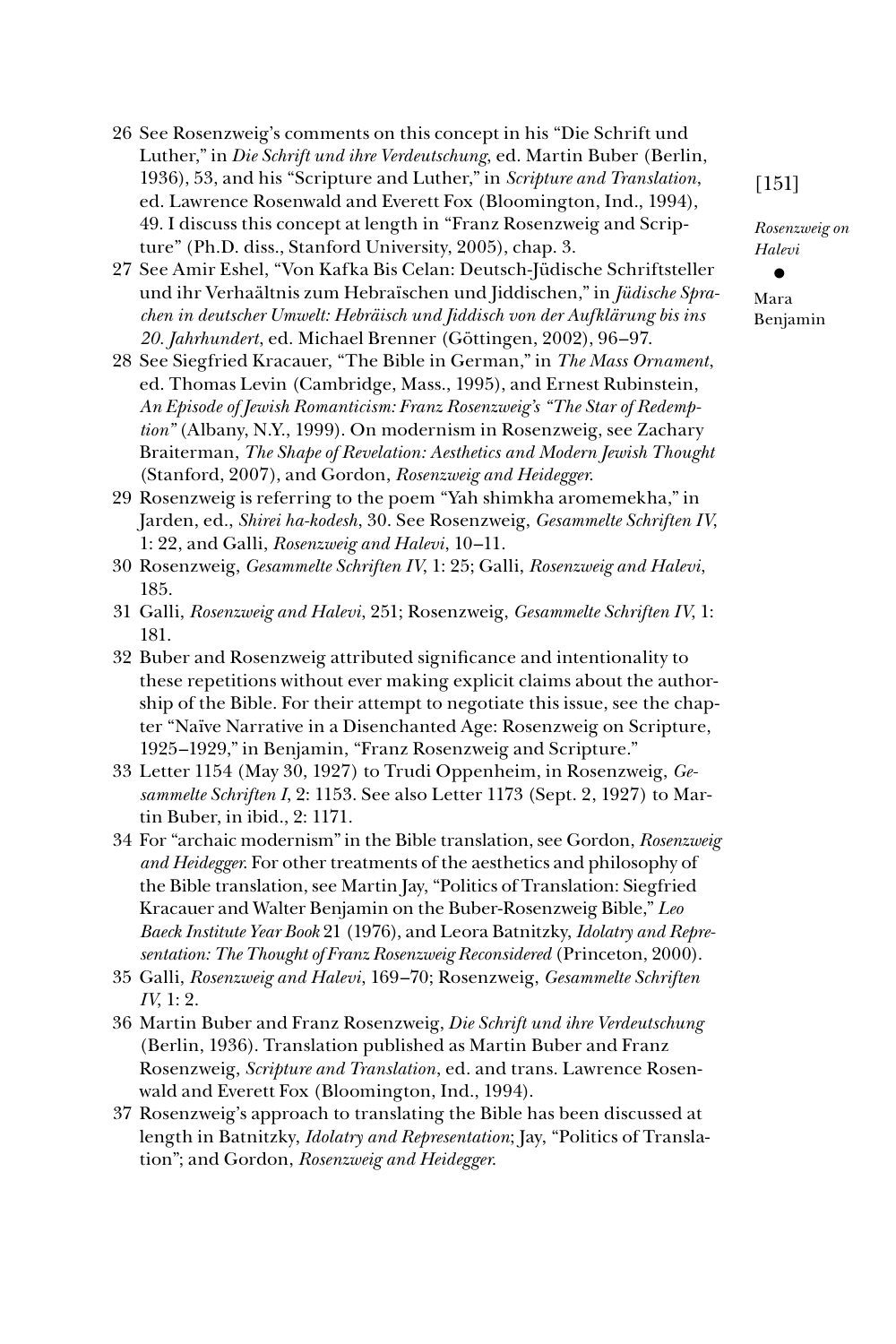- 38 See Ross Brann, *The Compunctious Poet: Cultural Ambiguity and Hebrew Poetry in Muslim Spain* (Baltimore, Md., 1991), 24.
- 39 Rosenzweig, *Gesammelte Schriften IV*, 1: 166; Galli, *Rosenzweig and Halevi*, 244–45.
	- 40 Rosenzweig, *Gesammelte Schriften IV*, 1: 10; Galli, *Rosenzweig and Halevi*,
- 177. Peter Gordon has analyzed similar statements of Rosenzweig's,
	- found in letters to Rudolf Hallo from 1921 and 1922 in Gordon, *Rosenzweig and Heidegger*, 219.
	- 41 Rosenzweig, *Gesammelte Schriften IV*, 1: 10; Galli, *Rosenzweig and Halevi*, 177.
	- 42 Rosenzweig, *Gesammelte Schriften IV*, 1: 10; Galli, *Rosenzweig and Halevi*, 177.
	- 43 Rosenzweig, *Gesammelte Schriften IV*, 1: 12; Galli, *Rosenzweig and Halevi*, 179.
	- 44 This trope has been analyzed famously in Peter Gay, *Weimar Culture: The Outsider as Insider* (Westport, Conn., 1981). For more specific discussions of this phenomenon in Rosenzweig, see Gordon, *Rosenzweig and Heidegger*.
	- 45 Of the 60 poems in the first edition of Rosenzweig's translation—he expanded it to include 32 more poems in the second (1927) edition almost half were poems presented to the same readership only a few years before in Cohn, *Ein Diwan*. Rosenzweig, in other words, took it upon himself to retranslate many of the poems that Cohn had allegedly butchered, including almost every poem classified by Cohn as concerning "God," "Israel," and "Zion."
	- 46 Yehudah Halevi, *Diwan des Rabbi Jehuda Ha-Levi*, trans. S. D. Luzzatto (Lyck, 1864); Yehudah Halevi, *Divan des Abu-L-Hasan Jehuda Ha-Levi*, trans. H. Brody (Berlin, 1894). Rosenzweig refers to both of these editions in his notes on the poems.
	- 47 Shumuel Werses, "Yehuda Halevi ba-aspaklaryah shel ha-meah ha-tsha esreh," in his *Megamot ve-tsurot be-sifrut ha-haskalah* (Jerusalem, 1990).
	- 48 Adam Shear, "Judah Halevi's Kuzari in the Haskalah: The Reinterpretation and Reimagining of a Medieval Work," in *Renewing the Past, Reconfiguring Jewish Culture: From Al-Andalus to the Haskalah*, ed. Adam Sutcliffe and Ross Brann (Philadelphia, Pa., 2004), 84.
	- 49 Adam Shear, "The Later History of a Medieval Hebrew Book: Studies in the Reception of Judah Halevi's 'Sefer Ha-Kuzari'" (Ph.D. diss., University of Pennsylvania, 2003), 512–34. See also Michael Brenner, *The Renaissance of Jewish Culture in Weimar Germany* (New Haven, Conn., 1996), 17–18.
	- 50 See Shear, "Judah Halevi's Kuzari in the Haskalah," 73.
	- 51 Myers, *Resisting History*, 131–32. Adam Shear has noted that this typology of Halevi (the antirationalist) versus Maimonides (the rationalist) must itself be historicized and placed in the context of the "prevailing view of twentieth-century scholarship" (Shear, "Judah Halevi's Kuzari in the Haskalah," 85).
	- 52 Shear, "Later History of a Medieval Hebrew Book," 512–34.
	- 53 Rosenzweig, *Gesammelte Schriften IV*, 1: 202–3; Galli, *Rosenzweig and Halevi*, 259.

[152]

Jewish Social Studies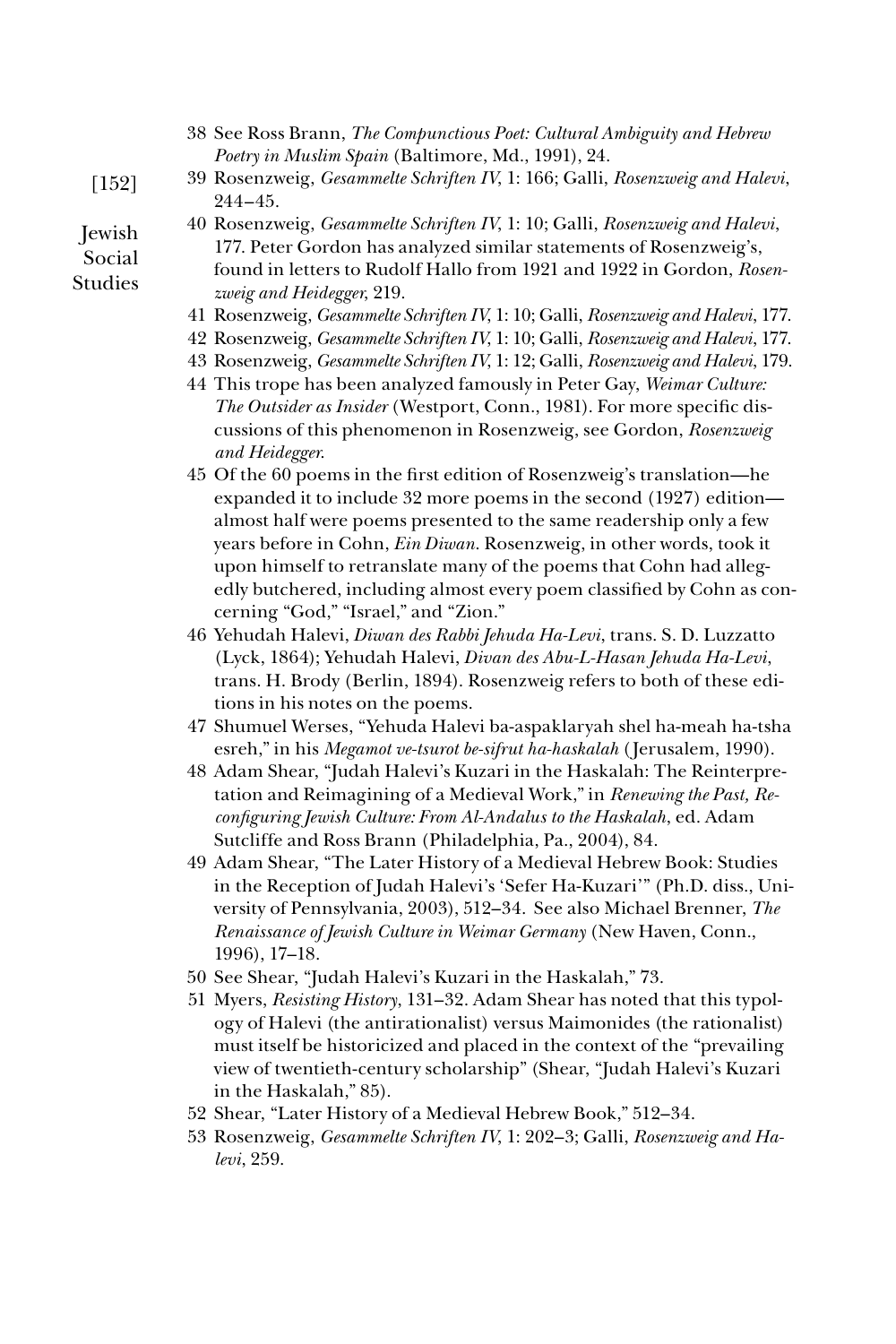- 54 Franz Rosenzweig, *The Star of Redemption*, trans. William Hallo (New York, 1971), 335.
- 55 See Gordon, *Rosenzweig and Heidegger*, 207–20, and Batnitzky, *Idolatry and Representation*, 72–77.
- 56 "Yonat rehokim nadedah yaarah," in Jarden, ed., *Shirei ha-kodesh*, 827. For an English translation, see Heinrich Brody, ed., *Selected Poems of Jehudah Halevi*, trans. Nina Salaman (Philadelphia, Pa., 1974), 118.
- 57 Rosenzweig, *Gesammelte Schriften IV*, 1: 205; Galli, *Rosenzweig and Halevi*, 260.
- 58 Rosenzweig, *Star*, 300.
- 59 Rosenzweig, *Gesammelte Schriften IV*, 1: 207; Galli, *Rosenzweig and Halevi*, 261.
- 60 Rosenzweig, *Star*, 413–14. See also similar discussions of Christian antisemitism from 1916 in Eugen Rosenstock-Huessy and Franz Rosenzweig, *Judaism Despite Christianity: The Letters on Christianity and Judaism between Eugen Rosenstock-Huessy and Franz Rosenzweig* (University, Ala., 1969), 113.
- 61 Rosenzweig, *Gesammelte Schriften IV*, 1: 177; Galli, *Rosenzweig and Halevi*, 249.
- 62 Heinrich Heine, *Hebräische Melodien* (München, 1920); Micah Joseph Lebensohn, *Shirei bat tsiyon* (Vilna, 1902).
- 63 Rosenzweig, *Gesammelte Schriften IV*, 1: 214; Galli, *Rosenzweig and Halevi*, 264.
- 64 Rosenzweig, *Gesammelte Schriften IV*, 1: 223; Galli, *Rosenzweig and Halevi*, 266.
- 65 Rosenzweig, *Gesammelte Schriften IV*, 1: 226; Galli, *Rosenzweig and Halevi*, 267. The phrase *Grab in der heiligen Erde* is repeated several times; see also Rosenzweig, *Gesammelte Schriften IV*, 1: 248; Galli, *Rosenzweig and Halevi*, 283.
- 66 Rosenzweig, *Gesammelte Schriften IV*, 1: 254–55; Galli, *Rosenzweig and Halevi*, 286.
- 67 As Zachary Braiterman has pointed out, thoughts of morbidity had long lured Rosenzweig and are evident in his early correspondence as well as in *Star* (Zachary Braiterman, "'Into Life'? Franz Rosenzweig and the Figure of Death," *AJS Review* 23, no. 2 [1998]). See also the discussion of Halevi's book on this point in Braiterman, *Shape of Revelation*, chap. 3.
- 68 Sidra DeKoven Ezrahi, *Booking Passage: Exile and Homecoming in the Modern Jewish Imagination* (Berkeley, 2000).
- 69 A heated debate among Rosenzweig scholars on precisely this question was conducted on the list-serve of the Textual Reasoning group in March 2004. I am grateful to those who contributed to the debate, especially Peter Gordon, Zachary Braiterman, and Dana Hollander, for furthering my thinking on the question of Rosenzweig's Zionism. As part of that discussion, Hollander suggested the possibility of differentiating between Zion and Zionism; my argument verifies the fruitfulness of that suggestion.

[153]

*Rosenzweig on Halevi*